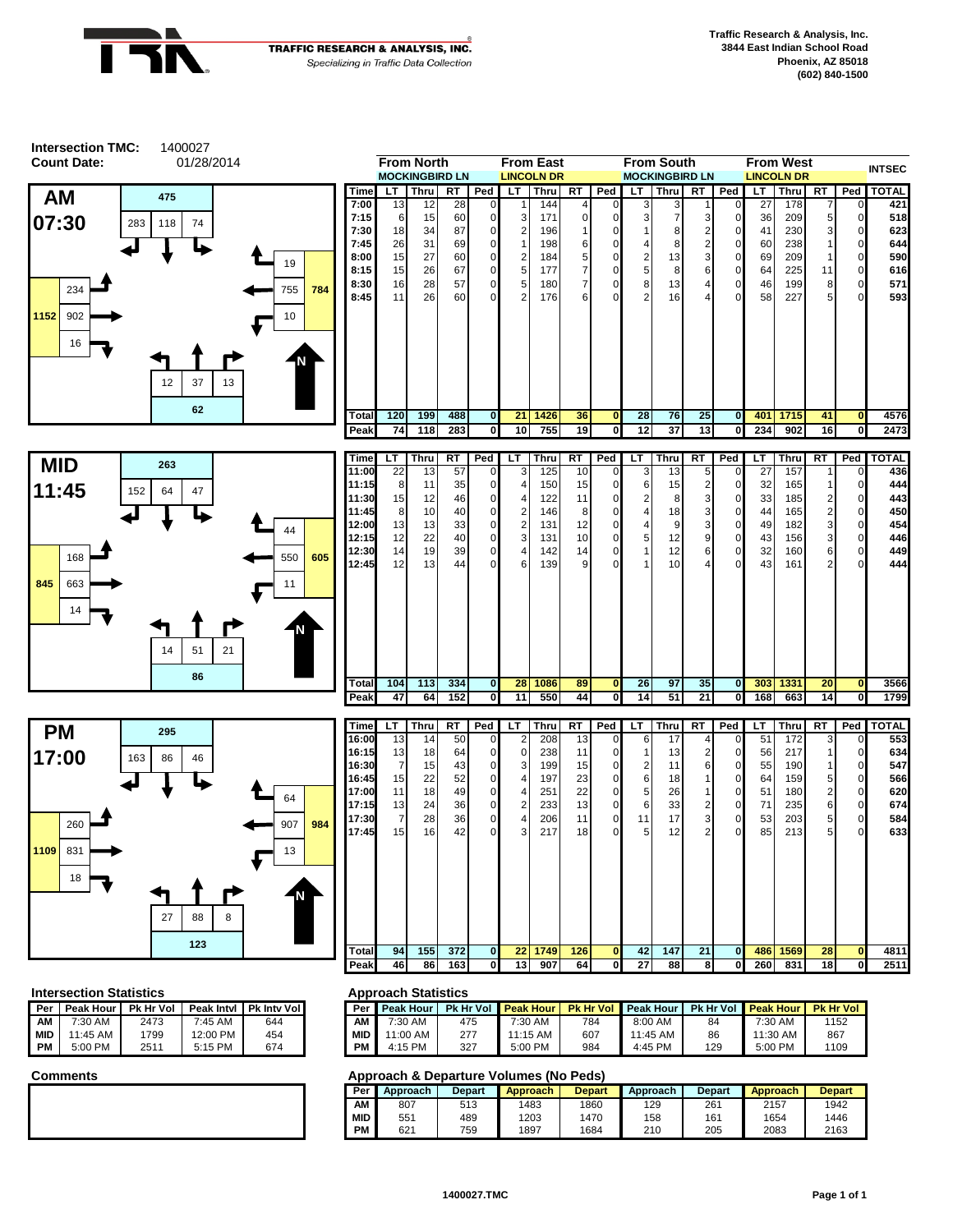



### **Intersection Statistics <b>Approach Statistics Approach Statistics**

|     |                     |      |           |                          | . .        |
|-----|---------------------|------|-----------|--------------------------|------------|
| Per | Peak Hour Pk Hr Vol |      |           | Peak Intyl   Pk Inty Vol | Per        |
| ΑМ  | 7:30 AM             | 2604 | $7:45$ AM | 692                      | ΑМ         |
| MID | $11:15$ AM          | 1792 | 12:30 PM  | 475                      | <b>MID</b> |
| PМ  | $5:00$ PM           | 2590 | 5:15 PM   | 688                      | PМ         |

| 'eak Intvl | <b>Pk Inty Voll</b> | Per I      | <b>Peak Hour</b> | <b>Pk Hr Vol</b> | <b>Peak Hour</b> |      | <b>Pk Hr Vol Peak Hour</b> |                 | Pk Hr Vol Peak Hour | <b>Pk Hr Vol</b> |
|------------|---------------------|------------|------------------|------------------|------------------|------|----------------------------|-----------------|---------------------|------------------|
| 7:45 AM    | 692                 | ΑМ         | 7:30 AM          | 52               | 7:30 AM          | 1030 | 8:00 AM                    | 300             | $7:45$ AM           | 1250             |
| 2:30 PM    | 475                 | <b>MID</b> | 1:00 AM          | 74               | 11:00 AM         | 713  | 11:15 AM                   | 205             | 12:00 PM            | 820              |
| 5:15 PM    | 688                 | <b>PM</b>  | 4:00 PM          | 70               | 4:15 PM          | 1114 | 4:30 PM                    | 42 <sup>1</sup> | 5:00 PM             | 1110             |

| Per        | Approach | <b>Depart</b> | <b>Approach</b> | <b>Depart</b> | Approach | <b>Depart</b> | <b>Approach</b> | <b>Depart</b> |
|------------|----------|---------------|-----------------|---------------|----------|---------------|-----------------|---------------|
| AM         |          | 97            | 1914            | 2184          | 531      | 623           | 2419            | 2047          |
| <b>MID</b> | 131      | 99            | 1420            | 1590          | 398      | 353           | 1584            | 1491          |
| <b>PM</b>  | 108      | 97            | 2150            | 2022          | 758      | 457           | 2045            | 2485          |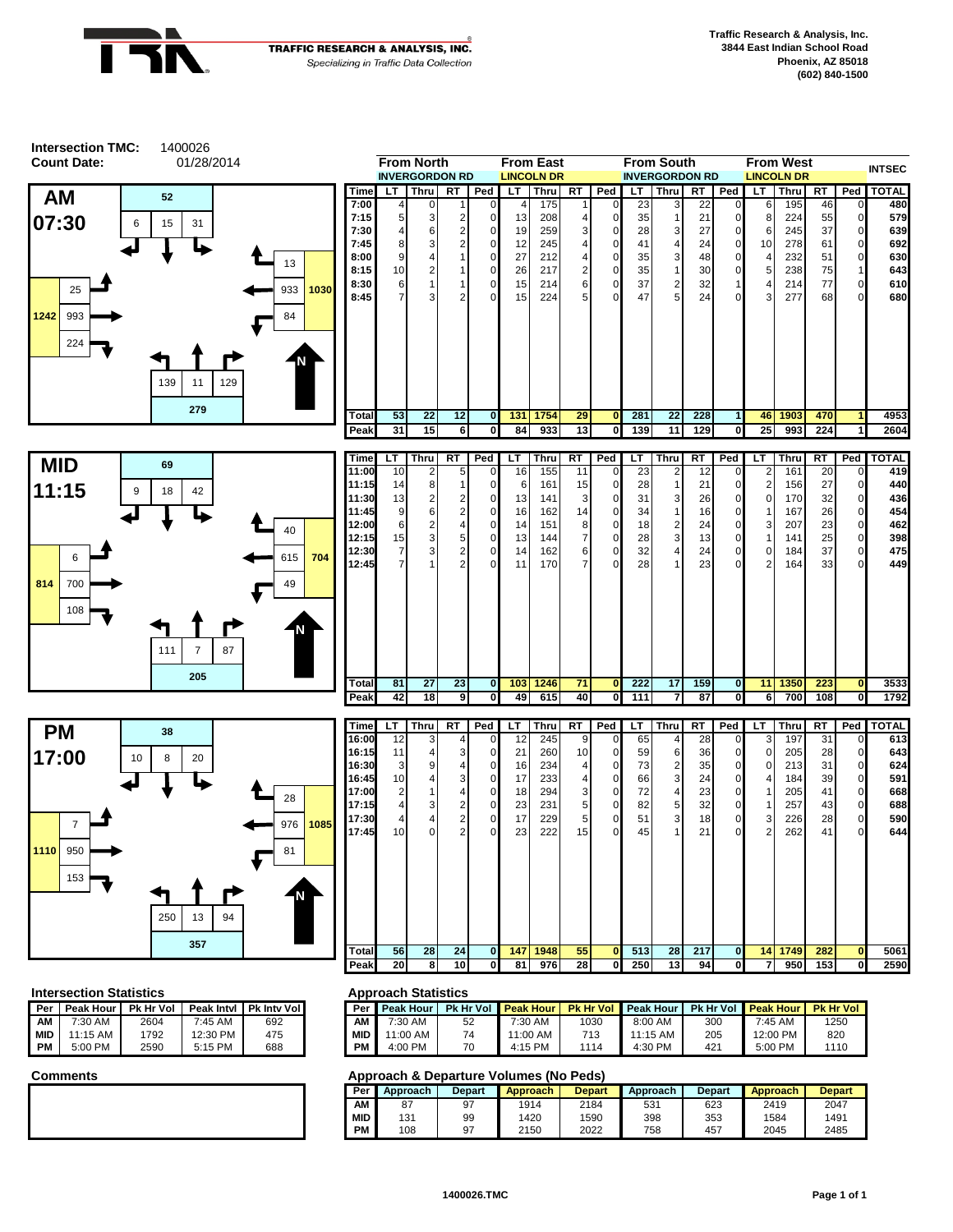



|  | <b>INCRECTION STATISTICS</b> |  |                                                | нμ    |
|--|------------------------------|--|------------------------------------------------|-------|
|  |                              |  | Per Peak Hour Pk Hr Vol Peak Intyl Pk Inty Vol | l Per |
|  |                              |  |                                                |       |

| AМ         | 7:45 AM  | 2455 | 7:45 AM  | 724 | AΜ         |
|------------|----------|------|----------|-----|------------|
| <b>MID</b> | 12:00 PM | 1596 | 12:45 PM | 412 | <b>MID</b> |
| PM         | 5:00 PM  | 2429 | 5:15 PM  | 655 | РM         |
|            |          |      |          |     |            |



| 'eak Intvl | <b>Pk Inty Voll</b> | Per I      | <b>Peak Hour</b> | <b>Pk Hr Vol</b> | <b>Peak Hour</b> |      | <b>Pk Hr Vol Peak Hour</b> |    | <b>Pk Hr Vol Peak Hour</b> | <b>Pk Hr Vol</b> |
|------------|---------------------|------------|------------------|------------------|------------------|------|----------------------------|----|----------------------------|------------------|
| 7:45 AM    | 724                 | ΑМ         | 7:30 AM          |                  | 7:30 AM          | 1109 | 7:45 AM                    | 38 | 7:45 AM                    | 1321             |
| 2:45 PM    | 412                 | <b>MID</b> | ' 1:45 AM        | 10               | 11:00 AM         | 742  | 11:30 AM                   | 52 | 12:00 PM                   | 814              |
| 5:15 PM    | 655                 | <b>PM</b>  | 4:30 PM          | 10               | 4:45 PM          | 1263 | 4:30 PM                    | 55 | 5:00 PM                    | 1129             |

|            |          |               | 1991 YAVII WA YA MILIYA TURIHIYA 1117 FANA 1 |               |          |               |                 |               |
|------------|----------|---------------|----------------------------------------------|---------------|----------|---------------|-----------------|---------------|
| Per I      | Approach | <b>Depart</b> | <b>Approach</b>                              | <b>Depart</b> | Approach | <b>Depart</b> | <b>Approach</b> | <b>Depart</b> |
| AM         |          | 15            | 2077                                         | 2517          | 59       | 118           | 2580            | 2073          |
| <b>MID</b> | 13       | 16            | 1471                                         | 1591          | 92       | 78            | 1615            | 1506          |
| <b>PM</b>  | 16       | 62            | 2442                                         | 2087          | 102      | 63            | 2121            | 2469          |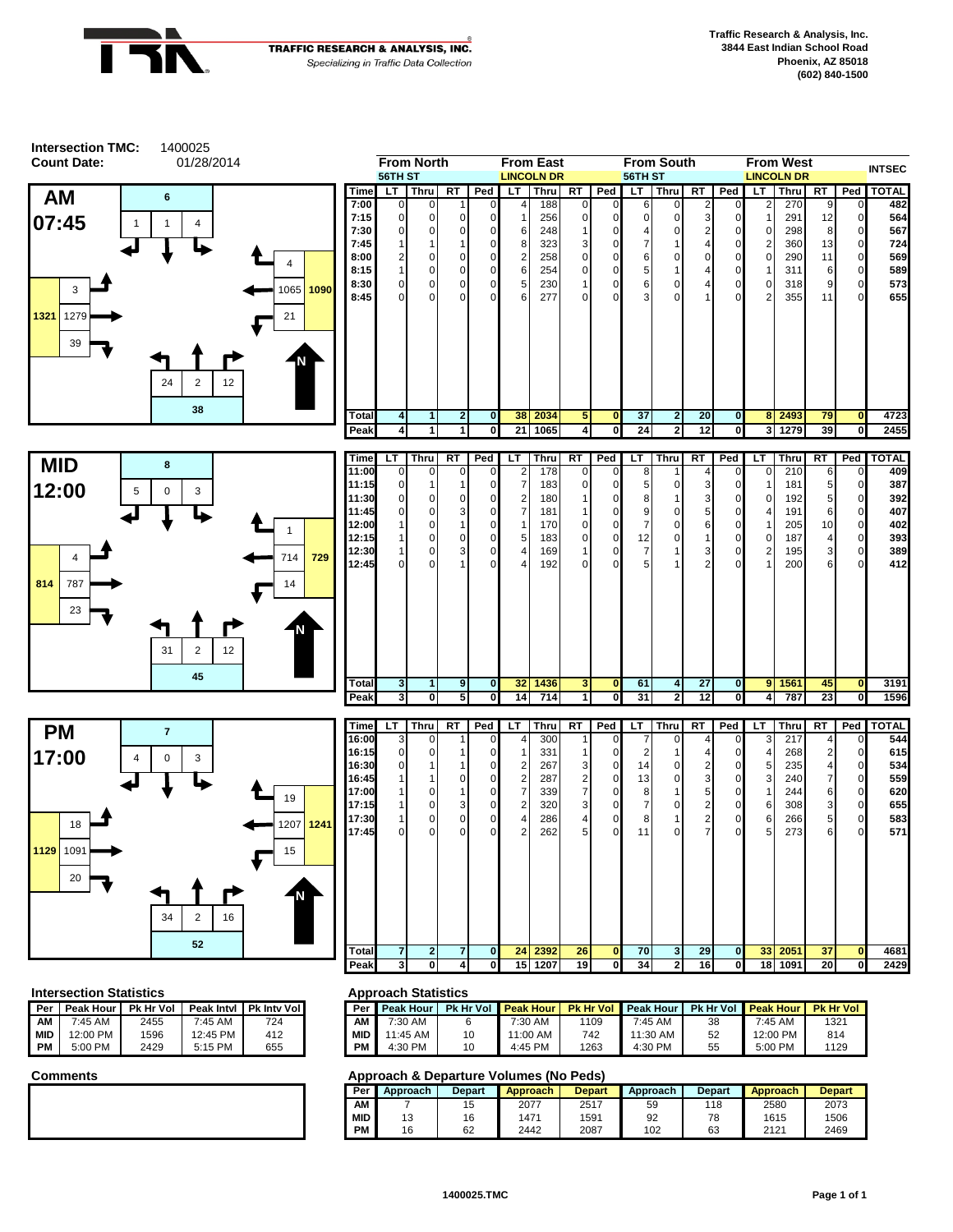



| Per   | Peak Hour I | Pk Hr Vol |            | Peak Intyl   Pk Inty Vol |  |
|-------|-------------|-----------|------------|--------------------------|--|
| ΑМ    | 7:30 AM     | 2569      | $7:45$ AM  | 741                      |  |
| l MID | $11:30$ AM  | 1665      | $11:45$ AM | 433                      |  |
| PM    | $5:00$ PM   | 2671      | 5:15 PM    | 724                      |  |

| 'eak Intvl | <b>Pk Inty Voll</b> | Per I      | <b>Peak Hour</b> |     | <b>Pk Hr Vol Peak Hour</b> |      | <b>Pk Hr Vol Peak Hour</b> | Pk Hr Vol Peak Hour | <b>Pk Hr Vol</b> |
|------------|---------------------|------------|------------------|-----|----------------------------|------|----------------------------|---------------------|------------------|
| 7:45 AM    | 741                 | АM         | 7:30 AM          | 145 | 7:15 AM                    | 1153 | 7:00 AM                    | $7:45$ AM           | 1281             |
| $1:45$ AM  | 433                 | <b>MID</b> | 11:15 AM         | 111 | 11:30 AM                   | 791  | 11:00 AM                   | 12:00 PM            | 776              |
| 5:15 PM    | 724                 | <b>PM</b>  | 4:30 PM          | 152 | 5:00 PM                    | 1343 | 4:15 PM                    | 5:00 PM             | 1191             |

| Per        | Approach | <b>Depart</b> | <b>Approach</b> | <b>Depart</b> | Approach | <b>Depart</b> | <b>Approach</b> | <b>Depart</b> |
|------------|----------|---------------|-----------------|---------------|----------|---------------|-----------------|---------------|
| ΑМ         | 256      | 231           | 2143            | 2501          |          | 21            | 2507            | 2175          |
| <b>MID</b> | 200      | 191           | 1548            | 1564          | 16       | 14            | 1545            | 1540          |
| PM         | 280      | 348           | 2610            | 2098          |          | 16            | 2138            | 2577          |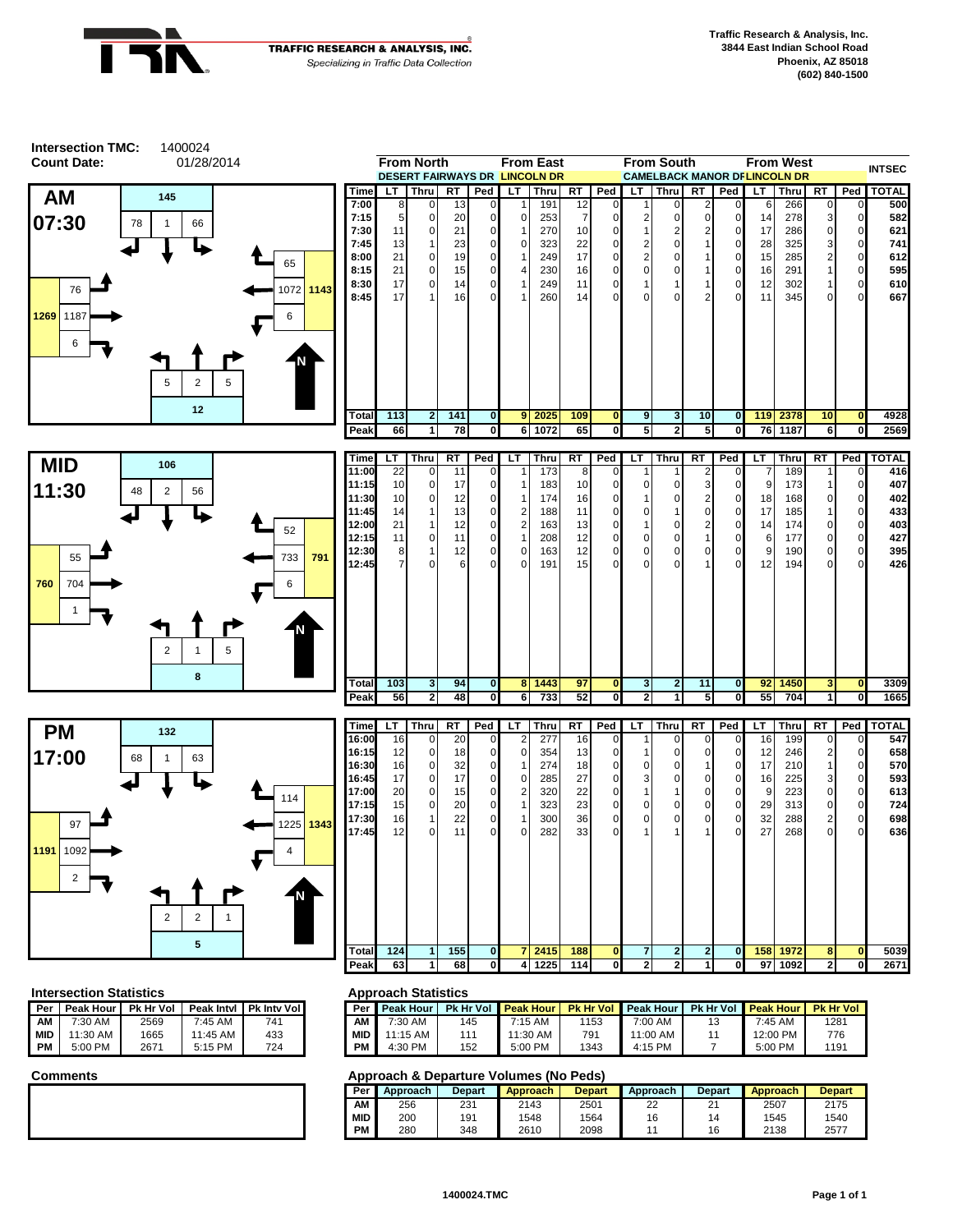



|             |     | From North        |     |             |                 | From East         |                 |             |     | From South        |     |                |     | From West         |     |             | <b>INTSEC</b> |
|-------------|-----|-------------------|-----|-------------|-----------------|-------------------|-----------------|-------------|-----|-------------------|-----|----------------|-----|-------------------|-----|-------------|---------------|
|             |     | <b>TATUM BLVD</b> |     |             |                 | <b>LINCOLN DR</b> |                 |             |     | <b>TATUM BLVD</b> |     |                |     | <b>LINCOLN DR</b> |     |             |               |
| <b>Time</b> | LT. | Thru              | RT  | Ped         | LT.             | <b>Thru</b>       | RT              | Ped         | LT  | Thru              | RT  | Ped            | LT  | Thru              | RT  | Ped         | <b>TOTAL</b>  |
| 7:00        | 63  | 172               | 87  | 0           | 33 <sub>1</sub> | 139               | 34              | $\Omega$    |     | 77                | 37  | $\Omega$       | 28  | 178               | 14  | $\mathbf 0$ | 869           |
| 7:15        | 82  | 274               | 120 | 0           | 54              | 160               | 31              | $\mathbf 0$ | 5   | 96                | 58  | $\mathbf{0}$   | 46  | 173               | 15  | 0           | 1114          |
| 7:30        | 64  | 318               | 131 | $\Omega$    | 61              | 179               | 37              | $\Omega$    | 13  | 156               | 88  | $\overline{0}$ | 31  | 180               | 13  | 0           | 1271          |
| 7:45        | 86  | 269               | 119 | $\Omega$    | 45              | 210               | 48              | $\Omega$    | 12  | 173               | 79  | $\overline{0}$ | 46  | 220               | 14  | $\mathbf 0$ | 1321          |
| 8:00        | 77  | 306               | 111 | $\mathbf 0$ | 60              | 152               | 46              | $\mathbf 0$ | 13  | 162               | 54  | $\overline{0}$ | 75  | 164               | 17  | $\mathbf 0$ | 1237          |
| 8:15        | 92  | 258               | 127 | $\Omega$    | 35              | 205               | 39              | $\Omega$    | 20  | 135               | 58  | $\overline{0}$ | 51  | 202               | 21  | $\mathbf 0$ | 1243          |
| 8:30        | 81  | 256               | 140 | $\Omega$    | 41              | 188               | 42              | $\mathbf 0$ | 23  | 91                | 48  | $\overline{0}$ | 56  | 201               | 28  | $\mathbf 0$ | 1195          |
| 8:45        | 94  | 209               | 104 | $\Omega$    | 51              | 169               | 39 <sub>l</sub> | $\Omega$    | 37  | 137               | 62  | $\Omega$       | 50  | 184               | 18  | 0           | 1154          |
|             |     |                   |     |             |                 |                   |                 |             |     |                   |     |                |     |                   |     |             |               |
| Total       | 639 | 2062              | 939 | $\bf{0}$    | 380             | 1402              | 316             | $\bf{0}$    | 130 | 1027              | 484 | οI             | 383 | 1502              | 140 | $\bf{0}$    | 9404          |
| Peak        | 319 | 1151              | 488 | 01          | 201             | 746 I             | 170             | 0           | 58  | 626               | 279 | 01             | 203 | 766               | 65  | $\mathbf 0$ | 5072          |





| <b>Time</b> | LT   | Thru | RT  | Ped          | LT              | Thru | RT  | Ped          | LT  | Thru | RT  | Ped            | LT  | Thru | RT  | Ped          | <b>TOTAL</b> |
|-------------|------|------|-----|--------------|-----------------|------|-----|--------------|-----|------|-----|----------------|-----|------|-----|--------------|--------------|
| 11:00       | 45   | 88   | 57  | $\mathbf{0}$ | 34              | 103  | 39  | $\mathbf 0$  | 11  | 115  | 30  | $\overline{0}$ | 53  | 114  | 13  | 0            | 702          |
| 11:15       | 47   | 106  | 39  | $\mathbf{0}$ | 39 <sub>1</sub> | 132  | 31  | $\mathbf 0$  | 15  | 112  | 36  | $\overline{0}$ | 38  | 117  | 13  | $\Omega$     | 725          |
| 11:30       | 56   | 99   | 47  | $\mathbf{0}$ | 32              | 99   | 42  | $\mathbf 0$  | 9   | 109  | 23  | $\overline{0}$ | 46  | 130  | 12  | $\mathbf{0}$ | 704          |
| 11:45       | 56   | 112  | 57  | $\mathbf{0}$ | 29              | 100  | 55  | $\mathbf 0$  | 29  | 118  | 41  | $\overline{0}$ | 48  | 106  | 18  | 0            | 769          |
| 12:00       | 39   | 94   | 51  | $\mathbf{0}$ | 47              | 91   | 44  | $\mathbf 0$  | 12  | 95   | 29  | $\overline{0}$ | 60  | 120  | 20  | 0            | 702          |
| 12:15       | 35   | 110  | 34  | $\mathbf{0}$ | 40              | 131  | 46  | $\mathbf 0$  | 8   | 128  | 28  | $\overline{0}$ | 41  | 112  | 22  | 0            | 735          |
| 12:30       | 56   | 103  | 35  | $\mathbf{0}$ | 24              | 118  | 30  | $\mathbf 0$  | 11  | 117  | 31  | $\overline{0}$ | 57  | 121  | 19  | $\Omega$     | 722          |
| 12:45       | 49   | 108  | 60  | $\Omega$     | 35 <sub>1</sub> | 114  | 31  | $\Omega$     | 22  | 112  | 42  | $\overline{O}$ | 56  | 111  | 19  | 0            | 759          |
|             |      |      |     |              |                 |      |     |              |     |      |     |                |     |      |     |              |              |
| Total       | 383  | 820  | 380 | $\mathbf{0}$ | 280             | 888  | 318 | $\bf{0}$     | 117 | 906  | 260 | $\mathbf{0}$   | 399 | 931  | 136 | $\mathbf{0}$ | 5818         |
| Peak        | 1861 | 419  | 177 | $\mathbf{0}$ | 140             | 440  | 175 | $\mathbf{0}$ | 60  | 458  | 129 | $\mathbf 0$    | 206 | 459  | 79  | 0            | 2928         |

| Time        | LТ  | Thru | RT  | Ped          | LТ  | Thru | RT  | Ped         | LT              | Thru | RT  | Ped            | LТ  | Thru | RT  | Ped            | <b>TOTAL</b> |
|-------------|-----|------|-----|--------------|-----|------|-----|-------------|-----------------|------|-----|----------------|-----|------|-----|----------------|--------------|
| 16:00       | 43  | 132  | 50  | $\mathbf{0}$ | 42  | 220  | 65  | $\mathbf 0$ | 9               | 175  | 31  | $\overline{0}$ | 65  | 138  | 17  | $\overline{0}$ | <b>987</b>   |
| 16:15       | 58  | 128  | 46  | 0            | 34  | 182  | 73  | $\mathbf 0$ | 35 <sub>1</sub> | 271  | 49  | $\overline{0}$ | 86  | 154  | 12  | $\overline{0}$ | 1128         |
| 16:30       | 47  | 139  | 42  | $\mathbf 0$  | 26  | 244  | 34  | $\mathbf 0$ | 65              | 234  | 60  | $\overline{0}$ | 94  | 153  | 12  | $\overline{0}$ | 1150         |
| 16:45       | 55  | 143  | 49  | $\mathbf 0$  | 37  | 175  | 73  | 0           | 22              | 253  | 45  | $\overline{0}$ | 82  | 161  | 13  | $\overline{0}$ | 1108         |
| 17:00       | 49  | 165  | 60  | $\mathbf 0$  | 61  | 211  | 75  | 0           | 22              | 311  | 42  | $\overline{0}$ | 104 | 133  | 13  | $\overline{0}$ | 1246         |
| 17:15       | 57  | 154  | 64  | $\mathbf 0$  | 45  | 163  | 61  | 0           | 14              | 277  | 37  | $\overline{0}$ | 97  | 264  | 17  | $\overline{0}$ | 1250         |
| 17:30       | 56  | 157  | 49  | $\mathbf 0$  | 43  | 172  | 57  | $\mathbf 0$ | 36 <sup>1</sup> | 306  | 45  | $\overline{0}$ | 97  | 160  | 13  | $\overline{0}$ | 1191         |
| 17:45       | 47  | 160  | 54  | 0            | 43  | 160  | 69  | $\Omega$    | 19 <sub>l</sub> | 319  | 71  | $\Omega$       | 105 | 187  | 14  | $\overline{0}$ | 1248         |
|             |     |      |     |              |     |      |     |             |                 |      |     |                |     |      |     |                |              |
| Total       | 412 | 1178 | 414 | $\mathbf{0}$ | 331 | 1527 | 507 | $\bf{0}$    | 222             | 2146 | 380 | $\mathbf{0}$   | 730 | 1350 | 111 | $\mathbf{0}$   | 9308         |
| <b>Peak</b> | 209 | 636  | 227 | 0            | 192 | 706  | 262 | 0           | 91              | 1213 | 195 | 0              | 403 | 744  | 57  | 0              | 4935         |

### **Intersection Statistics Approach Statistics**

| l Per | Peak Hour | <b>Pk Hr Vol</b> | Peak Intyl | <b>Pk Inty Voll</b> | Per        |
|-------|-----------|------------------|------------|---------------------|------------|
| I AM  | 7:30 AM   | 5072             | $7:45$ AM  | 1321                | ΑМ         |
| i mid | 11:45 AM  | 2928             | 11:45 AM   | 769                 | <b>MID</b> |
| I PM  | 5:00 PM   | 4935             | 5:15 PM    | 1250                | PМ         |

| 'eak Intvl | <b>Pk Inty Voll</b> | Per        | <b>Peak Hour</b> | <b>Pk Hr Vol</b> | <b>Peak Hour</b> | <b>Pk Hr Vol</b> | <b>Peak Hour</b> | <b>Pk Hr Vol</b> | <b>Peak Hour</b> | <b>Pk Hr Vol</b> |
|------------|---------------------|------------|------------------|------------------|------------------|------------------|------------------|------------------|------------------|------------------|
| 7:45 AM    | 1321                | AM         | 7:30 AM          | 1958             | 7:30 AM          | 1117             | 7:30 AM          | 963              | 7:45 AM          | 1095             |
| 1:45 AM    | 769                 | <b>MID</b> | 11:00 AM         | 809              | $1:30$ AM        | 756              | 11:00 AM         | 648              | 12:00 PM         | 758              |
| 5:15 PM    | 1250                | PМ         | 5:00 PM          | 1072             | 4:15 PM          | 1225             | 5:00 PM          | 1499             | 5:00 PM          | 1204             |

| Per        | Approach | <b>Depart</b> | Approach | <b>Depart</b> | Approach | <b>Depart</b> | <b>Approach</b> | <b>Depart</b> |
|------------|----------|---------------|----------|---------------|----------|---------------|-----------------|---------------|
| AΜ         | 3640     | 1726          | 2098     | 2625          | 1641     | 2582          | 2025            | 2471          |
| <b>MID</b> | 1583     | 1623          | 486      | 1574          | 1283     | 1236          | 1466            | 1385          |
| PM         | 2004     | 3383          | 2365     | 2142          | 2748     | 1620          | 2191            | 2163          |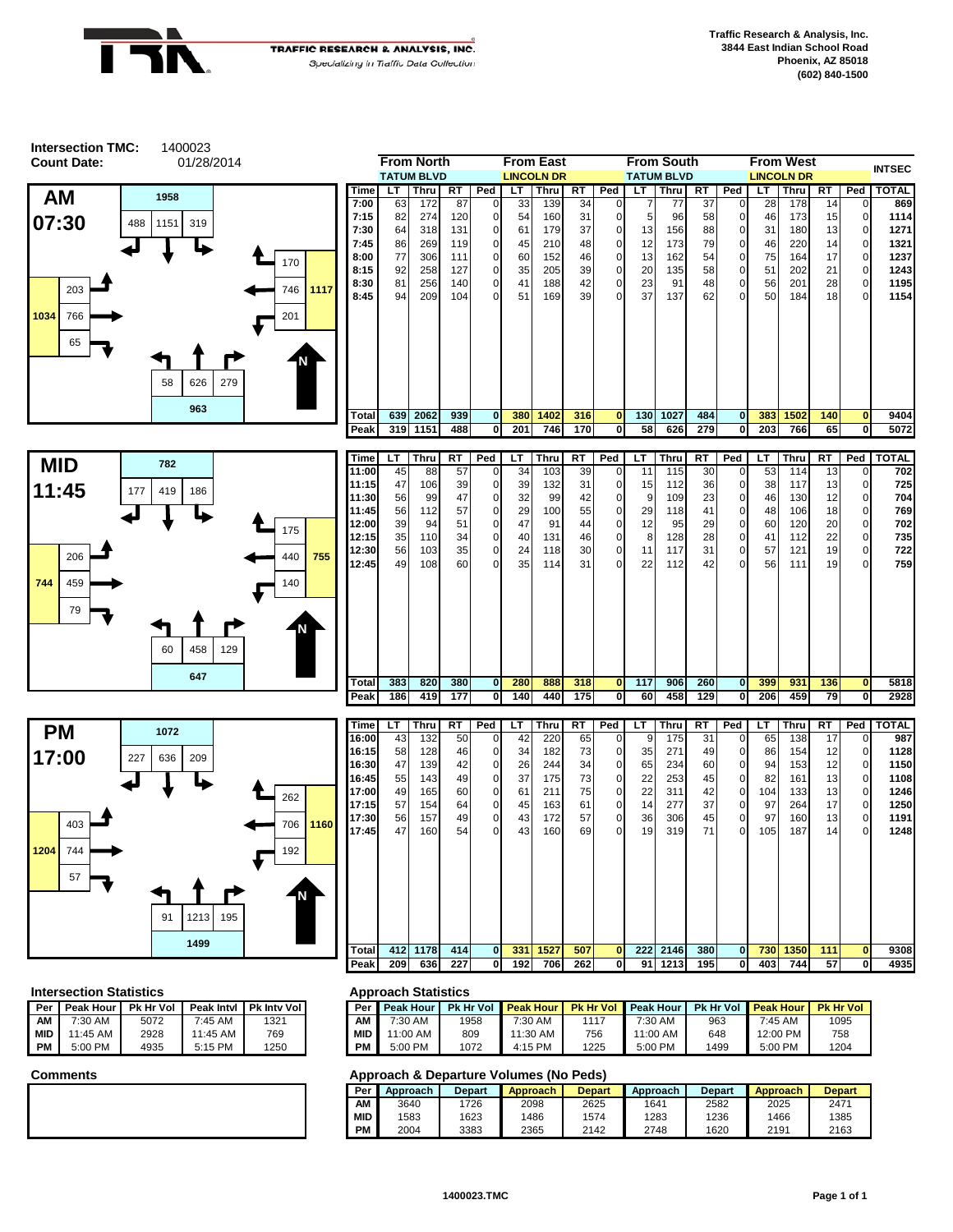



### **Intersection Statistics <b>Approach Statistics Approach Statistics**

|     |                       |      |                     |                     | . .        |
|-----|-----------------------|------|---------------------|---------------------|------------|
| Per | Peak Hour   Pk Hr Vol |      | <b>Peak Intyl</b>   | <b>Pk Inty Voll</b> | Per        |
| ΑМ  | $7:30$ AM             | 2606 | $7:45 \, \text{AM}$ | 677                 | ΑМ         |
| MID | 11:00 AM              | 1534 | 12:45 PM            | 418                 | <b>MID</b> |
| PМ  | 4:45 PM               | 2503 | 5:30 PM             | 669                 | PМ         |

| 'eak Intvl | <b>Pk Inty Voll</b> | Per I      | <b>Peak Hour</b> |    | <b>Pk Hr Vol Peak Hour</b> |      | <b>Pk Hr Vol Peak Hour I</b> |    | <b>Pk Hr Vol Peak Hour</b> | <b>Pk Hr Vol</b> |
|------------|---------------------|------------|------------------|----|----------------------------|------|------------------------------|----|----------------------------|------------------|
| 7:45 AM    | 677                 | AМ         | 7:00 AM          | 16 | 7:45 AM                    | 1376 | 7:00 AM                      | 60 | $7:45$ AM                  | 1172             |
| 2:45 PM    | 418                 | <b>MID</b> | 11:00 AM         |    | 12:00 PM                   | 739  | 11:15 AM                     | 51 | $1:00 \text{ AM}$          | 751              |
| 5:30 PM    | 669                 | <b>PM</b>  | 4:00 PM          | 18 | 4:45 PM                    | 1190 | 5:00 PM                      | 67 | 4:45 PM                    | 1237             |

| --         |          |               |          |               |          |               |                 |               |
|------------|----------|---------------|----------|---------------|----------|---------------|-----------------|---------------|
| Per        | Approach | <b>Depart</b> | Approach | <b>Depart</b> | Approach | <b>Depart</b> | <b>Approach</b> | <b>Depart</b> |
| AM         | 29       | 19            | 2594     | 2157          | 106      | 137           | 2189            | 2605          |
| <b>MID</b> | 28       | 28            | 1455     | 1415          | 96       | 127           | 1443            | 1452          |
| PM         | 30       | 34            | 2276     | 2242          | 133      | 130           | 2283            | 2316          |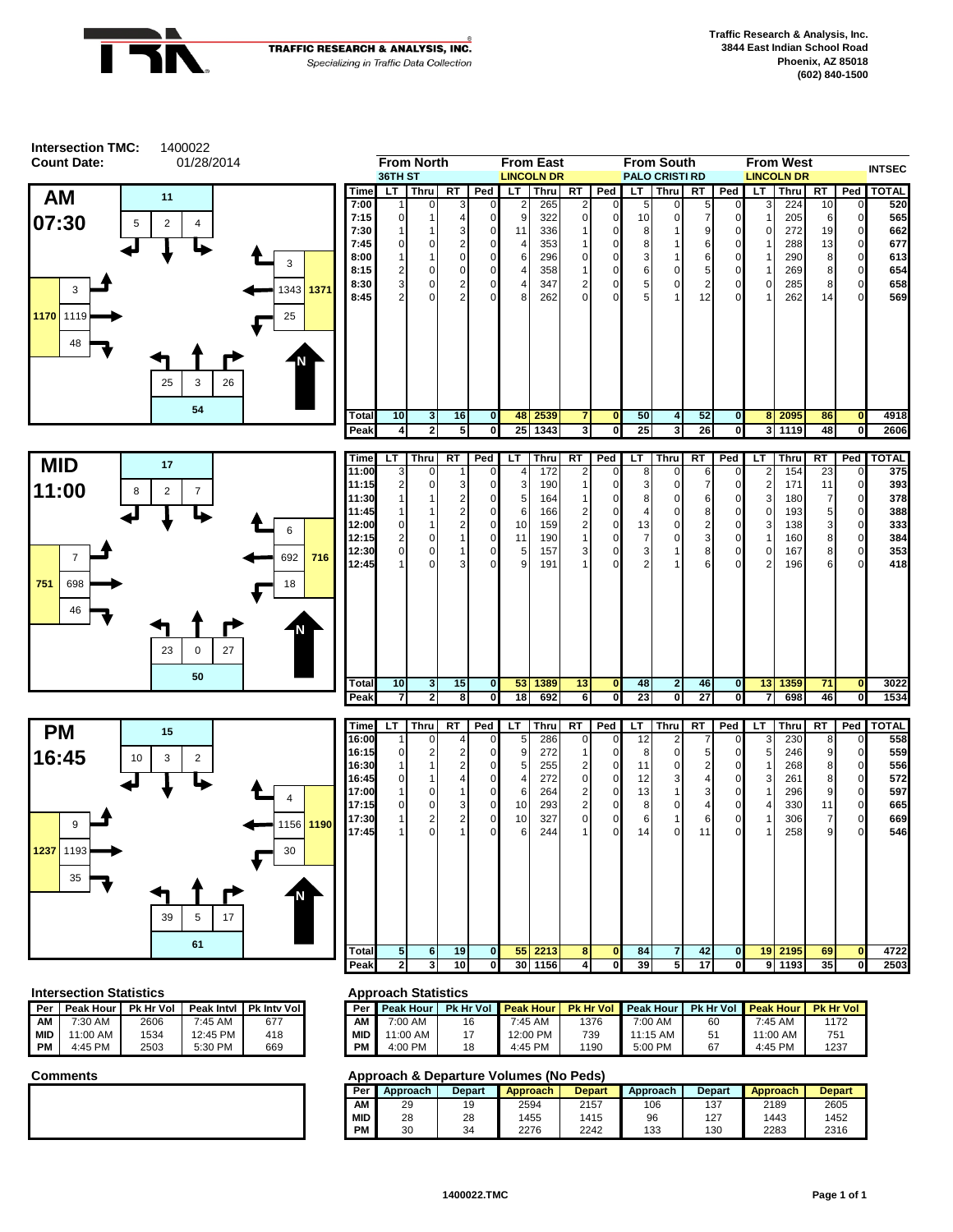

| <b>Intersection TMC:</b> | 1400034                 |                |                                         |              |                       |                                           |                                          |                         |                                      |                            |                                        |                    |                  |                                        |                                    |                                      |          |                               |                    |
|--------------------------|-------------------------|----------------|-----------------------------------------|--------------|-----------------------|-------------------------------------------|------------------------------------------|-------------------------|--------------------------------------|----------------------------|----------------------------------------|--------------------|------------------|----------------------------------------|------------------------------------|--------------------------------------|----------|-------------------------------|--------------------|
| <b>Count Date:</b>       | 01/30/2014              |                | <b>From North</b><br><b>TATUM BLVD</b>  |              |                       |                                           | <b>From East</b><br><b>CAIDA DEL SOL</b> |                         |                                      |                            | <b>From South</b><br><b>TATUM BLVD</b> |                    |                  |                                        |                                    | <b>From West</b><br><b>SUNSET LN</b> |          |                               | <b>INTSEC</b>      |
| <b>AM</b>                | 1953                    | Time           | LT.                                     | Thru RT      |                       | Ped                                       |                                          | LT   Thru               | RT                                   | Ped                        | LT.                                    |                    | Thru RT          | Ped                                    | LT.                                | <b>Thru</b>                          | RT       |                               | Ped   TOTAL        |
|                          |                         | 7:00<br>7:15   | $\boldsymbol{2}$                        | 344<br>525   | 6                     | $\Omega$                                  | 3                                        | 0<br>$\mathbf 0$        | 6                                    | C                          | 3                                      | 119<br>149         | 2<br>$\mathbf 0$ | $\Omega$<br>$\mathbf 0$                | 9                                  |                                      | 8        | $\mathbf 0$                   | 487<br>712         |
| 07:15<br>28              | 1916<br>9               | 7:30           | $\overline{4}$                          | 508          | 6                     |                                           | 2                                        | 0                       | $\boldsymbol{2}$                     | $\mathbf C$                | $\overline{2}$                         | 193                | $\mathbf 0$      | $\mathbf 0$                            | 11                                 | 0                                    | 7        | $\overline{0}$                | 735                |
|                          |                         | 7:45<br>8:00   | $\mathbf{1}$<br>$\overline{\mathbf{c}}$ | 470<br>413   | 10<br>6               | 0                                         | 1<br>3                                   | 0<br>1                  | $\boldsymbol{2}$<br>$\mathbf{1}$     | C<br>C                     | 1<br>2                                 | 273<br>217         | 2<br>3           | 0<br>$\mathbf 0$                       | 8<br>$\boldsymbol{7}$              | $\Omega$<br>$\mathbf 0$              | 5<br>5   | $\mathbf 0$<br>$\mathbf 0$    | 773<br>660         |
|                          | 11                      | 8:15           | $\sqrt{2}$                              | 412          | 8                     | 0                                         | 3                                        | $\mathbf 0$             | $\mathbf{1}$                         | $\mathsf{C}$               | 5                                      | 195                | $\mathbf{1}$     | $\mathbf 0$                            | 10                                 |                                      | 5        | $\overline{0}$                | 643                |
| 35                       | 21<br>1                 | 8:30<br>8:45   | 3<br>$\overline{4}$                     | 391<br>316   | 10<br>$\overline{7}$  | $\Omega$                                  | $\overline{\mathbf{c}}$<br>3             | 0<br>0                  | $\overline{2}$<br>$\overline{2}$     | $\mathsf{C}$               | 2                                      | 208<br>206         | 1<br>1           | $\mathbf 0$<br>$\Omega$                | $\,$ 5 $\,$<br>5                   | 0                                    | 3        | $\mathbf 0$<br>$\Omega$       | 627<br>554         |
| 61<br>$\mathbf{1}$       | 9                       |                |                                         |              |                       |                                           |                                          |                         |                                      |                            |                                        |                    |                  |                                        |                                    |                                      |          |                               |                    |
|                          |                         |                |                                         |              |                       |                                           |                                          |                         |                                      |                            |                                        |                    |                  |                                        |                                    |                                      |          |                               |                    |
| 25                       |                         |                |                                         |              |                       |                                           |                                          |                         |                                      |                            |                                        |                    |                  |                                        |                                    |                                      |          |                               |                    |
|                          | 832<br>5<br>8           |                |                                         |              |                       |                                           |                                          |                         |                                      |                            |                                        |                    |                  |                                        |                                    |                                      |          |                               |                    |
|                          |                         |                |                                         |              |                       |                                           |                                          |                         |                                      |                            |                                        |                    |                  |                                        |                                    |                                      |          |                               |                    |
|                          | 845                     | Total          |                                         | 20 3379      | 58                    | $\mathbf{0}$                              | 21                                       | 1                       | 17                                   | 0                          |                                        | 17 1560            | 10               | $\bf{0}$                               | 60                                 | 3                                    | 45       | $\mathbf{0}$                  | 5191               |
|                          |                         | Peak           |                                         | 9 1916       | 28                    | $\overline{\mathbf{0}}$                   | ٥                                        | 1                       | 11                                   | $\mathbf{0}$               | 8                                      | 832                | 5                | $\overline{\mathbf{0}}$                | 35                                 | $\overline{1}$                       | 25       | $\mathbf{0}$                  | 2880               |
| <b>MID</b>               | 809                     | Time           | LT.                                     | <b>Thru</b>  | RT                    | Ped                                       | LT                                       | <b>Thru</b>             | RT                                   | Ped                        | LT.                                    | Thru               | RT               | Ped                                    | LT.                                | <b>Thru</b>                          | RT       | Ped                           | <b>TOTAL</b>       |
| 11:00                    |                         | 11:00<br>11:15 | 3<br>$\overline{c}$                     | 178<br>195   | 8                     | O                                         |                                          | 0<br>$\mathbf 0$        | 3                                    |                            | 2                                      | 198<br>208         | 1<br>2           | 0<br>0                                 | 11<br>4                            | 0<br>$\Omega$                        | 5        | $\mathbf 0$<br>$\overline{0}$ | 411<br>431         |
| 28                       | 770<br>11               | 11:30          | $\pmb{0}$                               | 218          | 4                     |                                           |                                          | 0                       | 3                                    |                            | 3                                      | 196                | 3                | 0                                      | $\boldsymbol{7}$                   |                                      | 3        | 0                             | 438                |
|                          | 12                      | 11:45<br>12:00 | 6<br>$\overline{4}$                     | 179<br>174   | 9<br>4                | O<br>$\Omega$                             | 2                                        | 0<br>1                  | $\mathbf 2$<br>$\overline{4}$        | $\Omega$<br>$\sqrt{ }$     | 5                                      | 203<br>187         | 2<br>1           | 0<br>0                                 | $\boldsymbol{7}$<br>8              | 0                                    |          | $\mathbf 0$<br>$\overline{0}$ | 420<br>387         |
|                          |                         | 12:15<br>12:30 | 4<br>5                                  | 215<br>216   | 8<br>$\overline{7}$   | 0<br>O                                    | 2<br>$\mathbf{1}$                        | 0<br>$\overline{c}$     | $\mathbf 0$<br>$\overline{4}$        | 0<br>$\sqrt{ }$            | 3                                      | 194<br>191         | $\mathbf 0$<br>2 | $\mathbf 0$<br>$\mathbf 0$             | $\,6\,$<br>$6\phantom{1}$          | $\mathbf 0$                          | 5<br>3   | $\overline{0}$<br>$\mathbf 0$ | 437<br>442         |
| 29                       | $\mathsf 0$<br>20       | 12:45          | $\overline{2}$                          | 193          | 6                     |                                           | 5                                        | 0                       |                                      | C                          |                                        | 157                | 42               | $\mathbf 0$                            | 5                                  | $\Omega$                             | 6        | O                             | 426                |
| 45<br>1                  | 8                       |                |                                         |              |                       |                                           |                                          |                         |                                      |                            |                                        |                    |                  |                                        |                                    |                                      |          |                               |                    |
| 15                       |                         |                |                                         |              |                       |                                           |                                          |                         |                                      |                            |                                        |                    |                  |                                        |                                    |                                      |          |                               |                    |
|                          |                         |                |                                         |              |                       |                                           |                                          |                         |                                      |                            |                                        |                    |                  |                                        |                                    |                                      |          |                               |                    |
|                          | 805<br>8<br>13          |                |                                         |              |                       |                                           |                                          |                         |                                      |                            |                                        |                    |                  |                                        |                                    |                                      |          |                               |                    |
|                          |                         |                |                                         |              |                       |                                           |                                          |                         |                                      |                            |                                        |                    |                  |                                        |                                    |                                      |          |                               |                    |
|                          | 826                     | Total<br>Peak  | 26<br>11                                | 1568<br>770  | 53<br>$\overline{28}$ | $\overline{0}$<br>$\overline{\mathbf{0}}$ | 17<br>8                                  | 3<br>0                  | 24<br>12                             | $\mathbf 0$<br>$\mathbf 0$ | 13                                     | 27 1534<br>805     | 53<br>8          | $\bullet$<br>0                         | 54<br>29                           | $\overline{2}$<br>$\mathbf{1}$       | 31<br>15 | $\bullet$<br>$\mathbf{0}$     | 3392<br>1700       |
|                          |                         |                |                                         |              |                       |                                           |                                          |                         |                                      |                            |                                        |                    |                  |                                        |                                    |                                      |          |                               |                    |
| <b>PM</b>                | 1121                    | Time<br>16:00  | LT.                                     | Thru<br>222  | RT                    | Ped                                       | LT.                                      | Thru                    | 2                                    | RT   Ped                   | LT I<br>3                              | <b>Thru</b><br>308 | RT               | Ped<br>0                               | LT I<br>6                          | <b>Thru</b><br>0                     | RT       | 0                             | Ped   TOTAL<br>556 |
| 17:00<br>47              | 1050<br>24              | 16:15          | 4                                       | 245          | 3                     |                                           |                                          | 0                       | 3                                    |                            |                                        | 385                | 2                | 0                                      | 4                                  | 0                                    |          | 0                             | 650                |
|                          |                         | 16:30<br>16:45 | -1<br>5                                 | 225<br>254   | 8<br>$\overline{7}$   |                                           |                                          | $\Omega$<br>0           | $\overline{\mathbf{c}}$<br>$\pmb{0}$ |                            | 4                                      | 349<br>405         | 0<br>0           | $\Omega$<br>0                          | $\boldsymbol{7}$<br>$\overline{4}$ | O                                    |          | $\Omega$<br>$\Omega$          | 598<br>681         |
|                          | 15                      | 17:00          | $\overline{7}$                          | 263          | 15                    | ∩                                         | 1                                        | 0                       | 5                                    | C                          | 5                                      | 437                | 2                | 0                                      | 6                                  | O                                    |          | 0                             | 742                |
|                          |                         | 17:15<br>17:30 | 6<br>$\overline{7}$                     | 296<br>245   | 19<br>8               |                                           | 0<br>$\mathbf{0}$                        | $\Omega$<br>$\mathbf 0$ | $\overline{c}$<br>5                  | C                          | 5                                      | 499<br>436         | 3                | 0<br>0                                 | $\overline{7}$<br>6                |                                      | 8        | 0                             | 839<br>723         |
| 27                       | 2<br>19                 | 17:45          | 4                                       | 246          | 5                     |                                           |                                          |                         |                                      |                            |                                        | 447                | $\mathfrak{p}$   | $\Omega$                               | R                                  |                                      |          |                               | 729                |
| 44<br>1                  | $\overline{\mathbf{c}}$ |                |                                         |              |                       |                                           |                                          |                         |                                      |                            |                                        |                    |                  |                                        |                                    |                                      |          |                               |                    |
| 16                       |                         |                |                                         |              |                       |                                           |                                          |                         |                                      |                            |                                        |                    |                  |                                        |                                    |                                      |          |                               |                    |
|                          |                         |                |                                         |              |                       |                                           |                                          |                         |                                      |                            |                                        |                    |                  |                                        |                                    |                                      |          |                               |                    |
|                          | 1819<br>8<br>22         |                |                                         |              |                       |                                           |                                          |                         |                                      |                            |                                        |                    |                  |                                        |                                    |                                      |          |                               |                    |
|                          | 1849                    |                |                                         |              |                       |                                           |                                          |                         |                                      |                            |                                        |                    |                  |                                        |                                    |                                      |          |                               |                    |
|                          |                         | Total<br>Peak  | 37<br>24                                | 1996<br>1050 | 72<br>47              | $\mathbf{0}$<br>$\mathbf{0}$              | 7<br>$\overline{\mathbf{c}}$             | 3<br>2                  | 22<br>15                             | $\mathbf 0$<br>0           | 34<br>22                               | 3266<br>1819       | 11<br>8          | $\mathbf 0$<br>$\overline{\mathbf{0}}$ | 48<br>$\overline{27}$              | 1<br>$\mathbf{1}$                    | 21<br>16 | $\mathbf{0}$<br>$\mathbf 0$   | 5518<br>3033       |
|                          |                         |                |                                         |              |                       |                                           |                                          |                         |                                      |                            |                                        |                    |                  |                                        |                                    |                                      |          |                               |                    |

# **Intersection Statistics Approach Statistics**

|            |                   |                  |           |                          | . .        |
|------------|-------------------|------------------|-----------|--------------------------|------------|
| Per        | Peak Hour I       | <b>Pk Hr Vol</b> |           | Peak Intyl   Pk Inty Vol | Per        |
| ΑМ         | $7:15 \text{ AM}$ | 2880             | $7:45$ AM | 773                      | ΑМ         |
| <b>MID</b> | 11:00 AM          | 1700             | 12:30 PM  | 442                      | <b>MID</b> |
| PM         | $5:00$ PM         | 3033             | $5:15$ PM | 839                      | PМ         |

| 'eak Intvl | <b>Pk Inty Voll</b> | Per        | Peak Hour |      | <b>Pk Hr Vol Peak Hour</b> |    | <b>Pk Hr Vol Peak Hour I</b> |      | <b>Pk Hr Vol Peak Hour</b> | <b>Pk Hr Vol</b> |
|------------|---------------------|------------|-----------|------|----------------------------|----|------------------------------|------|----------------------------|------------------|
| 7:45 AM    | 773                 | ΑМ         | 7:15 AM   | 1953 | 7:00 AM                    | 21 | 7:45 AM                      | 910  | 7:15 AM                    |                  |
| 2:30 PM    | 442                 | <b>MID</b> | '2:00 PM  | 838  | 12:00 PM                   | 24 | $11:00$ AM .                 | 826  | 11:00 AM                   | 45               |
| 5:15 PM    | 839                 | PМ         | 4:45 PM   | 1132 | 5:00 PM                    | 19 | 5:00 PM                      | 1849 | 5:00 PM                    | 44               |

| Per <b>I</b> | Approach | <b>Depart</b> | <b>Approach</b> | <b>Depart</b> | Approach | <b>Depart</b> | <b>Approach</b> | <b>Depart</b> |
|--------------|----------|---------------|-----------------|---------------|----------|---------------|-----------------|---------------|
| AM ·         | 3457     | 1637          | 39              | 33            | 1587     | 3445          | 108             | 76            |
| <b>MID</b>   | 1647     | 1612          | 44              | 81            | 1614     | 1616          | 87              | 83            |
| PМ           | 2105     | 3336          | 32              | 49            | 3311     | 2024          | 70              | 109           |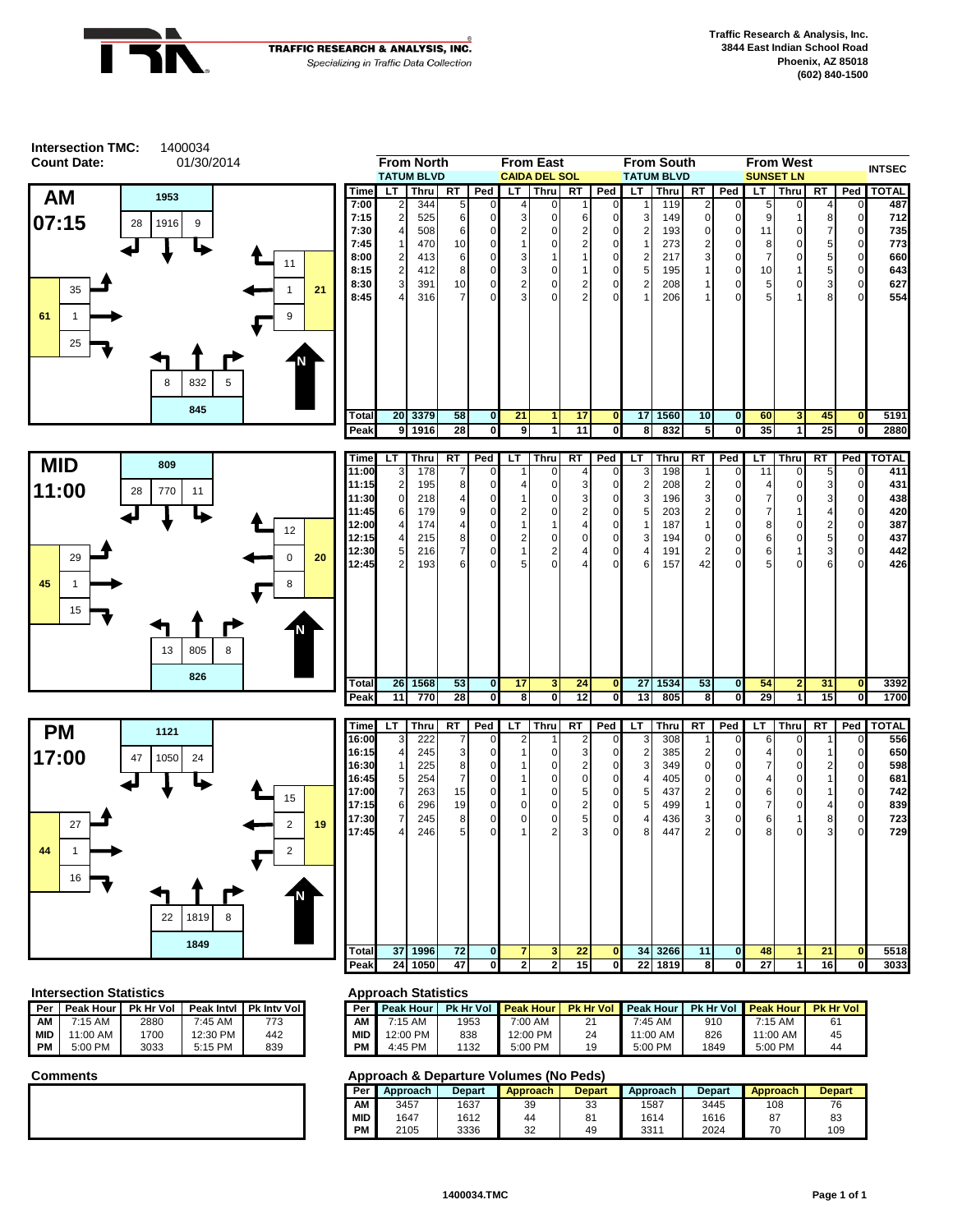



|               | <b>From North</b>            |                   |               |               | <b>From East</b> |                              |           |                          | <b>From South</b>    |                   |           |                            | <b>From West</b> |             |           | <b>INTSEC</b>               |              |
|---------------|------------------------------|-------------------|---------------|---------------|------------------|------------------------------|-----------|--------------------------|----------------------|-------------------|-----------|----------------------------|------------------|-------------|-----------|-----------------------------|--------------|
|               |                              | <b>TATUM BLVD</b> |               |               |                  | <b>MOCKINGBIRD LN</b>        |           |                          |                      | <b>TATUM BLVD</b> |           |                            | <b>NONE</b>      |             |           |                             |              |
| Time          | LT.                          | <b>Thru</b>       | <b>RT</b>     | Ped           | LT.              | <b>Thru</b>                  | <b>RT</b> | Ped                      | LT                   | Thru              | <b>RT</b> | Ped                        | LT               | <b>Thru</b> | <b>RT</b> | Ped                         | <b>TOTAL</b> |
| 7:00          | $\mathbf{0}$                 | 370               | 0             | 0             | 17               | $\Omega$                     |           | $\Omega$                 | $\Omega$             | 135               | 7         | $\Omega$                   | $\Omega$         | 0           | 0         | $\mathbf 0$                 | 530          |
| 7:15          | $\Omega$                     | 532               | 0             | 0             | 42               | 0                            |           | $\Omega$                 | 0                    | 166               |           | 0                          | 0                | 0           | 0         | $\overline{0}$              | 748          |
| 7:30          | $\Omega$                     | 512               | 0             | 0             | 27               | $\Omega$                     | 0         | $\Omega$                 | $\Omega$             | 198               | 13        | 0                          | $\Omega$         | 0           | 0         | 0                           | 750          |
| 7:45          | $\Omega$                     | 478               | 0             | 0             | 15               | $\Omega$                     | 2         | $\Omega$                 | 0                    | 250               | 16        | $\mathbf 0$                | $\Omega$         | 0           | $\Omega$  | $\overline{0}$              | 761          |
| 8:00          | $\Omega$                     | 419               | 0             | 0             | 14               | 0                            |           | $\Omega$                 | $\Omega$             | 226               | 6         | $\mathbf 0$                | $\Omega$         | 0           | 0         | 0                           | 667          |
| 8:15          | $\mathbf 0$                  | 433               | 0             | 0             | 16 <sup>1</sup>  | $\Omega$                     |           | $\mathbf 0$              | 0                    | 194               | 19        | $\mathbf 0$                | $\Omega$         | 0           | $\Omega$  | $\overline{0}$              | 663          |
| 8:30          | $\mathbf{0}$                 | 400               | 0             | 0             | 13               | $\Omega$                     |           | $\Omega$                 | 0                    | 229               | 18        | $\mathbf 0$                | $\Omega$         | 0           | 0         | $\overline{0}$              | 661          |
| 8:45          | $\Omega$                     | 332               | $\Omega$      | $\Omega$      | 18               | $\Omega$                     |           | $\Omega$                 | $\Omega$             | 200               | 13        | $\Omega$                   | $\Omega$         | 0           | 0         | $\overline{0}$              | 564          |
|               |                              |                   |               |               |                  |                              |           |                          |                      |                   |           |                            |                  |             |           |                             |              |
| Total<br>Peak | $\mathbf{0}$<br>$\mathbf{0}$ | 3476<br>1941      | $\bf{0}$<br>0 | $\bf{0}$<br>0 | 162<br>98        | $\mathbf{0}$<br>$\mathbf{0}$ | 9<br>5    | $\bf{0}$<br>$\mathbf{0}$ | $\bf{0}$<br>$\bf{0}$ | 1598<br>840       | 99<br>42  | $\mathbf 0$<br>$\mathbf 0$ | $\bf{0}$<br>0    | 0<br>0      | 0<br>0    | $\mathbf 0$<br><sub>0</sub> | 5344<br>2926 |







| Time  | LТ           | <b>Thru</b> | RT           | Ped            | LT              | Thru         | RT | Ped          | LT             | Thru   | RT  | Ped            | LT           | Thru         | RT          | Ped            | <b>TOTAL</b> |
|-------|--------------|-------------|--------------|----------------|-----------------|--------------|----|--------------|----------------|--------|-----|----------------|--------------|--------------|-------------|----------------|--------------|
| 16:00 | $\mathbf{0}$ | 224         | 0            | $\mathbf{0}$   | 11              | $\Omega$     |    | $\mathbf 0$  | $\overline{0}$ | 331    | 16  | $\overline{0}$ | 0            | $\mathbf 0$  | $\mathbf 0$ | 0              | 583          |
| 16:15 | $\mathbf 0$  | 264         | 0            | $\mathbf 0$    | 18              | $\Omega$     |    | 0            | $\mathbf{0}$   | 382    | 18  | $\overline{0}$ | 0            | $\mathbf{0}$ | 0           | 0              | 684          |
| 16:30 | $\mathbf 0$  | 228         | 0            | $\mathbf{0}$   | 14              | 0            |    | $\mathbf 0$  | $\mathbf 0$    | 357    | 12  | $\overline{0}$ | $\mathbf 0$  | $\mathbf 0$  | $\Omega$    | $\Omega$       | 612          |
| 16:45 | $\mathbf 0$  | 251         | $\Omega$     | $\overline{0}$ | 11              | 0            | 3  | $\mathbf 0$  | $\mathbf{0}$   | 405    | 16  | $\mathbf 0$    | 0            | $\mathbf 0$  | $\Omega$    | $\Omega$       | 686          |
| 17:00 | $\mathbf{0}$ | 273         | $\Omega$     | $\mathbf{0}$   | 13 <sub>l</sub> | $\Omega$     | 3  | $\mathbf 0$  | $\overline{0}$ | 462    | 18  | $\overline{0}$ | 0            | $\mathbf 0$  | 0           | $\overline{0}$ | 769          |
| 17:15 | $\mathbf{0}$ | 300         | 0            | $\mathbf 0$    | 12              | $\Omega$     | 2  | 0            | $\mathbf 0$    | 485    | 18  | $\overline{0}$ | $\mathbf 0$  | $\mathbf 0$  | 0           | 0              | 817          |
| 17:30 | $\mathbf 0$  | 258         | $\Omega$     | $\mathbf{0}$   | 19              | $\Omega$     | 2  | $\mathbf 0$  | $\overline{0}$ | 448    | 26  | $\overline{0}$ | 0            | $\mathbf 0$  | 0           | $\overline{0}$ | 753          |
| 17:45 | $\Omega$     | 260         | <sup>0</sup> | $\Omega$       | 13              | O            |    | $\Omega$     | $\Omega$       | 444    | 9   | $\overline{0}$ | $\Omega$     | $\Omega$     | $\Omega$    | $\Omega$       | 727          |
|       |              |             |              |                |                 |              |    |              |                |        |     |                |              |              |             |                |              |
|       |              |             |              |                |                 |              |    |              |                |        |     |                |              |              |             |                |              |
|       |              |             |              |                |                 |              |    |              |                |        |     |                |              |              |             |                |              |
|       |              |             |              |                |                 |              |    |              |                |        |     |                |              |              |             |                |              |
|       |              |             |              |                |                 |              |    |              |                |        |     |                |              |              |             |                |              |
| Total | $\mathbf{0}$ | 2058        | $\mathbf{0}$ | $\mathbf{0}$   | 111             | $\mathbf{0}$ | 15 | $\mathbf{0}$ |                | 0 3314 | 133 | $\mathbf{0}$   | $\mathbf{0}$ | $\mathbf{0}$ | 0           | $\bf{0}$       | 5631         |
| Peak  | $\mathbf{0}$ | 1091        | 0            | 0              | 57              | 0            | 8  | $\mathbf{0}$ | $\mathbf{0}$   | 1839   | 71  | 0              | 0            | 0            | 0           | 0              | 3066         |
|       |              |             |              |                |                 |              |    |              |                |        |     |                |              |              |             |                |              |

### **Intersection Statistics Approach Statistics**

| Per       | Peak Hour | <b>Pk Hr Vol</b> | Peak Intyl | <b>Pk Inty Voll</b> | Per        |
|-----------|-----------|------------------|------------|---------------------|------------|
| ΑМ        | $7:15$ AM | 2926             | $7:45$ AM  | 761                 | ΑМ         |
| i mid     | 12:00 PM  | 1716             | 12:15 PM   | 460                 | <b>MID</b> |
| <b>PM</b> | 5:00 PM   | 3066             | 5:15 PM    | 817                 | PМ         |

| 'eak Intvl | <b>Pk Inty Voll</b> | Per I      | <b>Peak Hour</b> |      | <b>Pk Hr Vol Peak Hour</b> | <b>Pk Hr Vol</b> | <b>Peak Hour</b> | <b>Pk Hr Vol</b> | <b>Peak Hour</b> | <b>Pk Hr Vol</b> |
|------------|---------------------|------------|------------------|------|----------------------------|------------------|------------------|------------------|------------------|------------------|
| 7:45 AM    | 761                 | AM         | 7:15 AM          | 1941 | 7:00 AM                    | 105              | 7:45 AM          | 958              |                  |                  |
| 12:15 PM   | 460                 | <b>MID</b> | 12:00 PM         | 846  | 1:00 AM                    | 39               | 11:30 AM         | 853              |                  |                  |
| 5:15 PM    | 817                 | PM         | 5:00 PM          | 1091 | $4:15$ PM                  | 65               | 5:00 PM          | 1910             |                  |                  |

| Per        | Approach | Depart | <b>Approach</b> | <b>Depart</b> | Approach | <b>Depart</b> | Approach | <b>Depart</b> |
|------------|----------|--------|-----------------|---------------|----------|---------------|----------|---------------|
| AΜ         | 3476     | 1607   |                 | 99            | 1697     | 3638          |          |               |
| <b>MID</b> | 1644     | 1621   | 76              | 70            | 1685     | 1706          |          |               |
| PM         | 2058     | 3329   | 126             | 133           | 3447     | 2169          |          |               |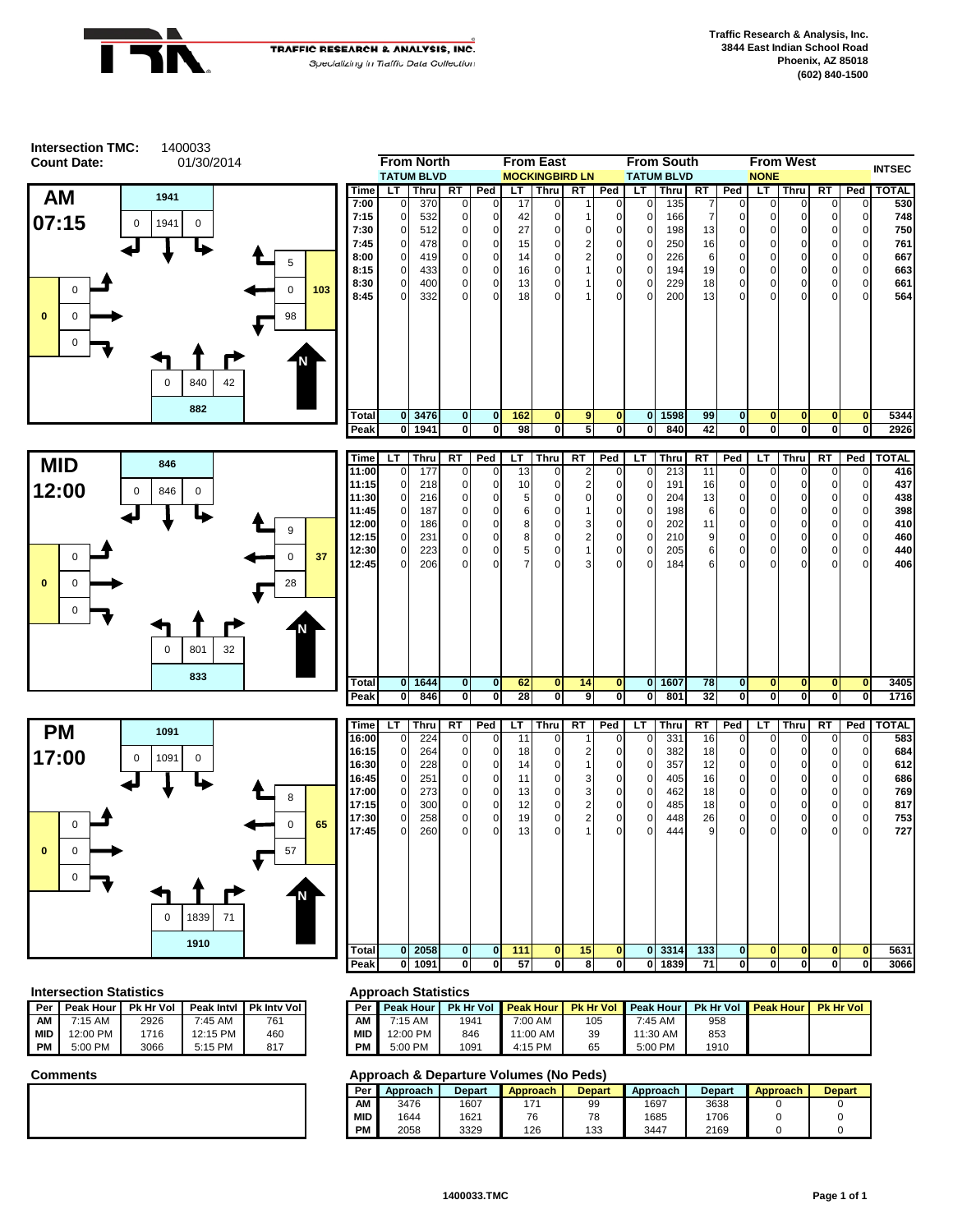

**Intersection TMC:**

**TRAFFIC RESEARCH & ANALYSIS, INC.** Specializing in Traffic Data Collection



1400032

| From North |                |                   |                |             |     | rrom East<br>From South |           |          |          |                   | <b>From west</b> |                |             |          |          | <b>INTSEC</b>  |              |
|------------|----------------|-------------------|----------------|-------------|-----|-------------------------|-----------|----------|----------|-------------------|------------------|----------------|-------------|----------|----------|----------------|--------------|
|            |                | <b>TATUM BLVD</b> |                |             |     | <b>DESERT JEWEL RD</b>  |           |          |          | <b>TATUM BLVD</b> |                  |                | <b>NONE</b> |          |          |                |              |
| Time       | LT.            | Thru              | <b>RT</b>      | Ped         | LT. | Thru                    | <b>RT</b> | Ped      | LT       | Thru              | <b>RT</b>        | Ped            | LT          | Thru     | RT       | Ped            | <b>TOTAL</b> |
| 7:00       | 2              | 401               | $\overline{0}$ | $\mathbf 0$ | 4   | $\Omega$                |           | $\Omega$ | $\Omega$ | 131               |                  | $\Omega$       | $\Omega$    | $\Omega$ | $\Omega$ | $\Omega$       | 540          |
| 7:15       | 1              | 525               | $\Omega$       | 0           | 3   | O                       | 5         | $\Omega$ | $\Omega$ | 151               | 3                | 0              | 0           | 0        | 0        | 0              | 688          |
| 7:30       | 2              | 558               | $\Omega$       | $\Omega$    | 4   | 0                       |           | $\Omega$ | $\Omega$ | 216               | 3                | $\overline{0}$ | 0           | 0        | 0        | $\overline{0}$ | 784          |
| 7:45       | 5              | 464               | $\mathbf 0$    | 0           | 6   | 0                       | 6         | 0        | $\Omega$ | 247               |                  | 0              | 0           | 0        | 0        | $\overline{0}$ | 729          |
| 8:00       | 2              | 469               | $\Omega$       | 0           | 3   | O                       |           | $\Omega$ | 0        | 268               | 5                | $\overline{0}$ | 0           | 0        | 0        | $\overline{0}$ | 748          |
| 8:15       | $\overline{4}$ | 454               | $\mathbf 0$    | $\Omega$    | 3   | 0                       |           | 0        | $\Omega$ | 190               | 33               | $\overline{0}$ | 0           | 0        | 0        | $\overline{O}$ | 685          |
| 8:30       | 1              | 385               | $\mathbf{0}$   | 0           | 2   | 0                       |           | 0        | $\Omega$ | 237               | 2                | $\overline{0}$ | 0           | 0        | 0        | $\overline{0}$ | 628          |
| 8:45       | 4              | 357               | $\Omega$       | $\Omega$    | 4   | O                       | 3         | 0        | $\Omega$ | 224               | 4                | 0              | 0           | 0        | $\Omega$ | $\Omega$       | 596          |
|            |                |                   |                |             |     |                         |           |          |          |                   |                  |                |             |          |          |                |              |
| Total      | 21             | 3613              | $\mathbf{0}$   | $\bf{0}$    | 29  | $\bf{0}$                | 19        | $\bf{0}$ | $\bf{0}$ | 1664              | 52               | $\mathbf{0}$   | 0           | 0        | $\bf{0}$ | $\bf{0}$       | 5398         |
| Peak       | 10             | 2016              | $\mathbf{0}$   | $\bf{0}$    | 16  | 0                       | 13        | $\bf{0}$ | 0        | 882               | 12               | 0              | 0           | 0        | 0        | 0              | 2949         |





| <b>Time</b> | LТ             | Thru | RT             | Ped          | LT           | Thru        | RT | Ped         | LT             | Thru | RT          | Ped            | LТ          | Thru     | RT          | Ped            | <b>TOTAL</b> |
|-------------|----------------|------|----------------|--------------|--------------|-------------|----|-------------|----------------|------|-------------|----------------|-------------|----------|-------------|----------------|--------------|
| 11:00       | $\overline{2}$ | 192  | $\overline{0}$ | $\mathbf{0}$ | 3            | $\Omega$    | 4  | 0           | $\overline{0}$ | 206  | 4           | $\overline{0}$ | 0           | 0        | $\mathbf 0$ | $\overline{0}$ | 411          |
| 11:15       | $\overline{4}$ | 229  | $\mathbf{0}$   | $\mathbf{0}$ | 3            | $\mathbf 0$ | 5  | $\mathbf 0$ | $\mathbf{0}$   | 217  | $\mathbf 0$ | $\overline{0}$ | 0           | 0        | 0           | $\overline{0}$ | 458          |
| 11:30       | $\frac{4}{ }$  | 202  | $\overline{0}$ | $\mathbf{0}$ | 2            | 0           | 5  | 0           | $\mathbf{0}$   | 223  | 3           | $\overline{0}$ | 0           | 0        | 0           | $\overline{0}$ | 439          |
| 11:45       | 1              | 203  | $\mathbf{0}$   | $\mathbf{0}$ | $\mathbf{3}$ | $\mathbf 0$ | 3  | 0           | $\mathbf{0}$   | 204  | 4           | $\overline{0}$ | 0           | 0        | 0           | $\overline{0}$ | 418          |
| 12:00       | 6              | 188  | $\mathbf{0}$   | $\mathbf 0$  | $\Omega$     | $\mathbf 0$ | 3  | 0           | $\mathbf{0}$   | 204  | 3           | $\overline{0}$ | 0           | 0        | 0           | $\overline{0}$ | 404          |
| 12:15       | 3              | 235  | $\mathbf 0$    | $\mathbf 0$  |              | 0           | 7  | 0           | $\mathbf{0}$   | 199  |             | $\overline{0}$ | $\pmb{0}$   | 0        | 0           | $\overline{0}$ | 446          |
| 12:30       | 3              | 229  | $\mathbf 0$    | $\mathbf 0$  |              | 0           |    | 0           | $\mathbf{0}$   | 208  | 5           | $\overline{0}$ | $\pmb{0}$   | 0        | 0           | $\overline{0}$ | 447          |
| 12:45       | 5 <sub>l</sub> | 207  | $\Omega$       | $\Omega$     | 6            | 0           | 2  | 0           | $\Omega$       | 195  | 2           | $\overline{0}$ | $\mathbf 0$ | 0        | $\mathbf 0$ | $\overline{0}$ | 417          |
|             |                |      |                |              |              |             |    |             |                |      |             |                |             |          |             |                |              |
| Total       | 28             | 1685 | $\mathbf{0}$   | $\mathbf{0}$ | 19           | $\bf{0}$    | 30 | $\bf{0}$    | $\mathbf{0}$   | 1656 | 22          | $\mathbf{0}$   | $\bf{0}$    | $\bf{0}$ | $\bf{0}$    | $\bf{0}$       | 3440         |
| Peak        | 11             | 826  | 0              | 0            | 11           | 0           | 17 | 0           | $\mathbf{0}$   | 850  | 11          | <sub>0</sub>   | 0           | 0        | 0           | $\mathbf 0$    | 1726         |

| Time        | LТ              | <b>Thru</b> | RT           | Ped          | LT       | Thru'        | RT | Ped          | LT       | Thru | RT             | Ped            | LT           | Thru         | RT       | Ped            | <b>TOTAL</b> |
|-------------|-----------------|-------------|--------------|--------------|----------|--------------|----|--------------|----------|------|----------------|----------------|--------------|--------------|----------|----------------|--------------|
| 16:00       | 3               | 220         | 0            | $\Omega$     | 3        | $\Omega$     | 2  | 0            | 0        | 355  | 2              | $\overline{0}$ | 0            | $\mathbf{0}$ | 0        | 0              | 585          |
| 16:15       | $\overline{2}$  | 274         | 0            | $\mathbf{0}$ | 2        | $\Omega$     | 6  | 0            | 0        | 366  | $\overline{2}$ | $\overline{0}$ | 0            | $\mathbf{0}$ | 0        | $\overline{0}$ | 652          |
| 16:30       | $\overline{2}$  | 244         | 0            | $\mathbf{0}$ | 6        | $\Omega$     | 4  | 0            | 0        | 389  | 3              | $\overline{0}$ | 0            | 0            | 0        | $\overline{0}$ | 648          |
| 16:45       | $5\overline{)}$ | 263         | 0            | 0            | $\Omega$ | $\Omega$     | 2  | 0            | 0        | 437  | 6              | $\mathbf 0$    | $\mathbf 0$  | 0            | 0        | $\mathbf 0$    | 713          |
| 17:00       | $\overline{2}$  | 278         | 0            | $\Omega$     |          | $\Omega$     | 2  | $\mathbf 0$  | 0        | 475  | 6              | $\overline{0}$ | 0            | 0            | 0        | $\mathbf 0$    | 764          |
| 17:15       | $\overline{4}$  | 295         | 0            | $\Omega$     | 2        | $\Omega$     | 3  | 0            | 0        | 487  | 2              | $\overline{0}$ | 0            | $\mathbf{0}$ | 0        | $\mathbf 0$    | 793          |
| 17:30       | 6               | 270         | 0            | $\Omega$     |          | $\Omega$     | 3  | $\mathbf 0$  | 0        | 493  | 5              | $\overline{0}$ | $\mathbf 0$  | $\mathbf 0$  | 0        | $\mathbf 0$    | 778          |
| 17:45       | 6               | 253         | $\Omega$     | $\Omega$     | 2        | $\Omega$     | 5  | 0            | O        | 442  | 4              | $\overline{0}$ | $\mathbf 0$  | 0            | 0        | $\mathbf 0$    | 712          |
|             |                 |             |              |              |          |              |    |              |          |      |                |                |              |              |          |                |              |
| Total       | 30 <sup>°</sup> | 2097        | $\mathbf{0}$ | $\mathbf{0}$ | 17       | $\mathbf{0}$ | 27 | $\bf{0}$     | $\bf{0}$ | 3444 | 30             | $\mathbf{0}$   | $\mathbf{0}$ | $\mathbf{0}$ | $\bf{0}$ | $\bf{0}$       | 5645         |
| <b>Peak</b> | 17 <sup>1</sup> | 1106        | 0            | 0            | 4        | 0            | 10 | $\mathbf{0}$ | 0        | 1892 | 19             | $\mathbf{0}$   | 0            | $\mathbf{0}$ | 0        | 0              | 3048         |

### **Intersection Statistics Approach Statistics**

| Per       | Peak Hour | <b>Pk Hr Vol</b> | Peak Intyl | <b>Pk Inty Voll</b> | Per        |
|-----------|-----------|------------------|------------|---------------------|------------|
| ΑМ        | $7:15$ AM | 2949             | $7:30$ AM  | 784                 | ΑМ         |
| l MID     | 11:00 AM  | 1726             | $11:15$ AM | 458                 | <b>MID</b> |
| <b>PM</b> | 4:45 PM   | 3048             | 5:15 PM    | 793                 | PМ         |

| 'eak Intvl | <b>Pk Inty Voll</b> | Per        | <b>Peak Hour</b> |      | <b>Pk Hr Vol Peak Hour</b> | <b>Pk Hr Vol I</b> | <b>Peak Hour</b> | <b>Pk Hr Vol</b> | <b>Peak Hour</b> | <b>Pk Hr Vol</b> |
|------------|---------------------|------------|------------------|------|----------------------------|--------------------|------------------|------------------|------------------|------------------|
| 7:30 AM    | 784                 | AM         | 7:15 AM          | 2026 | 7:00 AM                    | 30                 | 7:45 AM          | 983              |                  |                  |
| 11:15 AM   | 458                 | <b>MID</b> | 12:00 PM         | 876  | 1:00 AM                    | 28                 | 11:00 AM         | 861              |                  |                  |
| 5:15 PM    | 793                 | PМ         | 4:45 PM          | 1123 | 4:00 PM                    | 25                 | 5:00 PM          | 1914             |                  |                  |

| Per        | Approach | Depart | <b>Approach</b> | Depart | Approach | <b>Depart</b> | Approach | <b>Depart</b> |
|------------|----------|--------|-----------------|--------|----------|---------------|----------|---------------|
| ΑМ         | 3634     | 1683   | 48              | ັ      | 1716     | 3642          |          |               |
| <b>MID</b> | 713      | 1686   | 49              | 50     | 1678     | 1704          |          |               |
| PM         | 2127     | 3471   | 44              | 60     | 3474     | 2114          |          |               |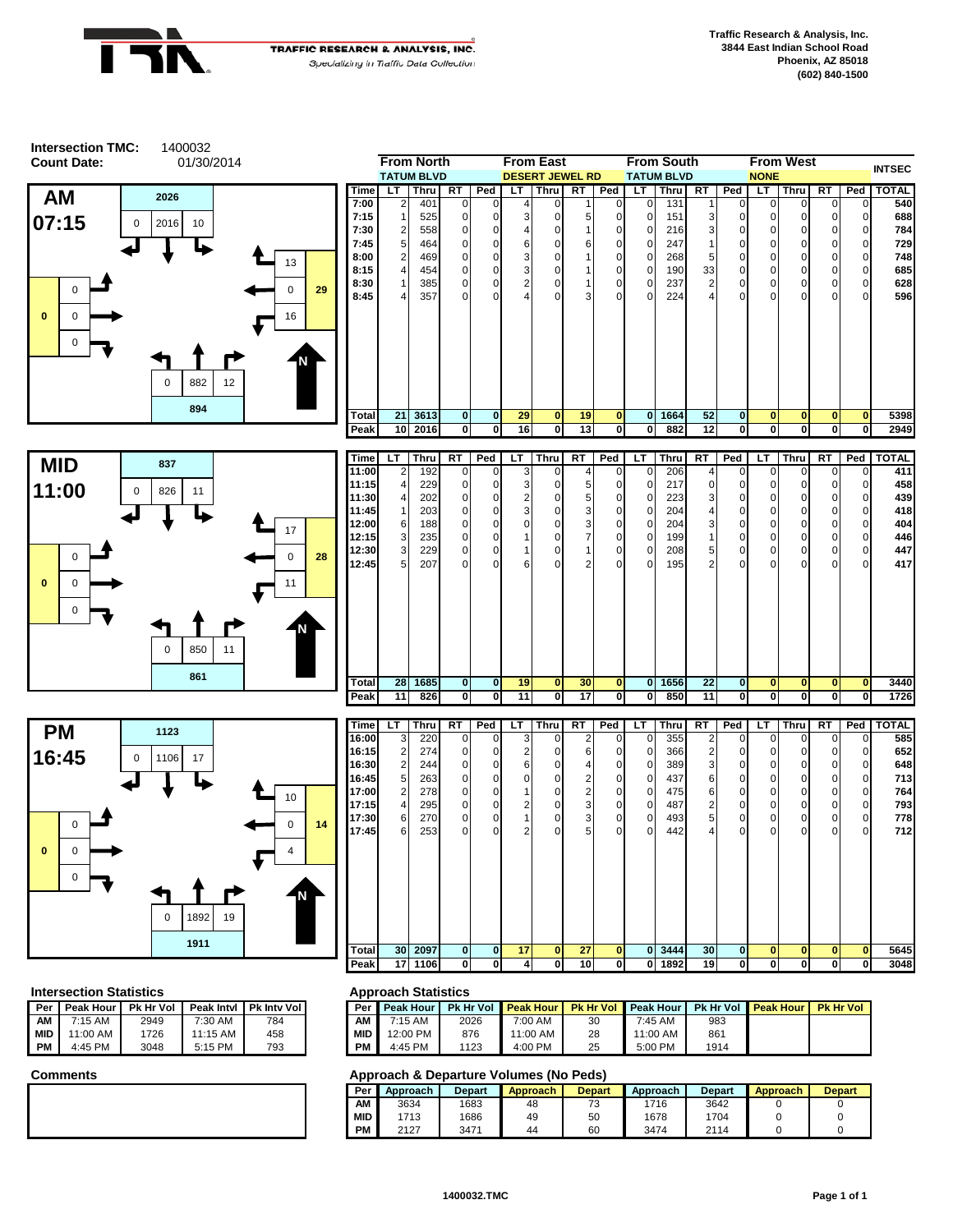







### **Intersection Statistics Approach Statistics**

|            |                  |           |            |                    | . .        |
|------------|------------------|-----------|------------|--------------------|------------|
| Per        | <b>Peak Hour</b> | Pk Hr Vol | Peak Intyl | <b>Pk Inty Vol</b> | Per        |
| ΑМ         | $7:15$ AM        | 2982      | 7:30 AM    | 792                | ΑМ         |
| <b>MID</b> | 12:00 PM         | 1711      | 12:30 PM   | 449                | <b>MID</b> |
| РM         | 4:45 PM          | 3070      | 5:15 PM    | 799                | PМ         |

| 16:00        | $\overline{0}$ | 215  | $\overline{7}$ | $\mathbf{0}$   | $\overline{0}$ | $\overline{0}$ | $\mathbf 0$ | $\overline{0}$ | 9          | 354         | $\Omega$  | $\overline{0}$ | 3  | $\mathbf{0}$ | 5 <sup>1</sup> | $\mathbf{0}$   | 593          |
|--------------|----------------|------|----------------|----------------|----------------|----------------|-------------|----------------|------------|-------------|-----------|----------------|----|--------------|----------------|----------------|--------------|
| Time         | LТ             | Thru | <b>RT</b>      | Ped            | LТ             | Thru           | <b>RT</b>   | Ped            | LT         | <b>Thru</b> | <b>RT</b> | Ped            | LT | Thru         | <b>RT</b>      | Ped            | <b>TOTAL</b> |
|              |                |      |                |                |                |                |             |                |            |             |           |                |    |              |                |                |              |
| Peak         | 0              | 822  | 26             | 0              | 0              | $\mathbf{0}$   | 0           | $\mathbf{0}$   | 16         | 808         | 0         | 0              | 18 | $\mathbf{0}$ | 21             | $\mathbf{0}$   | 1711         |
| <b>Total</b> | $\mathbf{0}$   | 1629 | 43             | $\mathbf{0}$   | $\mathbf{0}$   | $\mathbf{0}$   | $\bf{0}$    | $\mathbf{0}$   | 28         | 1651        | 0         | $\mathbf{0}$   | 32 | $\bf{0}$     | 35             | $\mathbf{0}$   | 3418         |
|              |                |      |                |                |                |                |             |                |            |             |           |                |    |              |                |                |              |
| 12:45        | $\mathbf{0}$   | 208  | 4              | $\overline{0}$ | $\Omega$       | $\Omega$       | $\Omega$    | $\Omega$       | 7          | 200         | 0         | 0              | 3  | $\mathbf 0$  | 3 <sup>1</sup> | $\overline{0}$ | 425          |
| 12:30        | $\mathbf 0$    | 215  | 11             | $\overline{0}$ | 0              | $\mathbf 0$    | 0           | $\mathbf 0$    | 4          | 206         | 0         | 0              | 7  | 0            | 6              | $\overline{0}$ | 449          |
| 12:15        | $\mathbf{0}$   | 223  | 6              | $\overline{0}$ | 0              | $\mathbf 0$    | 0           | $\mathbf{0}$   | 4          | 197         | 0         | 0              | 5  | 0            | 5              | $\overline{0}$ | 440          |
| 12:00        | $\mathbf 0$    | 176  | 5              | $\overline{0}$ | $\Omega$       | $\Omega$       | 0           | $\mathbf 0$    |            | 205         | 0         | 0              | 3  | 0            | 7              | $\overline{0}$ | 397          |
| 11:45        | $\mathbf 0$    | 192  | 5              | $\overline{0}$ | 0              | $\Omega$       | 0           | 0              | 6          | 202         | 0         | 0              | 5  | 0            | 5              | $\mathbf 0$    | 415          |
| .            | <b>v</b>       | ∠∪ອ  | ت              | υı             | <u>v</u>       | υı             | v           | υı             | $\epsilon$ | ZZZ         | υı        | νı             | ے  | U            | ্য             | v.             | ---          |

| <b>Time</b> | LТ             | Thru | RT | Ped            | LT           | Thru        | RT           | Ped         | LT              | <b>Thru</b> | RT          | Ped            | LT | <b>Thru</b>  | RT             | Ped            | <b>TOTAL</b> |
|-------------|----------------|------|----|----------------|--------------|-------------|--------------|-------------|-----------------|-------------|-------------|----------------|----|--------------|----------------|----------------|--------------|
| 16:00       | $\overline{0}$ | 215  | 7  | $\overline{0}$ | $\mathbf{0}$ | $\mathbf 0$ | $\mathbf 0$  | $\Omega$    | 9               | 354         | $\mathbf 0$ | 0              | 3  | 0            | 5              | $\overline{0}$ | 593          |
| 16:15       | $\overline{0}$ | 279  | 3  | 0              | $\Omega$     | $\mathbf 0$ | 0            | $\Omega$    | 3               | 378         | $\mathbf 0$ | 0              | 2  | 0            | 5              | $\overline{0}$ | 670          |
| 16:30       | $\overline{0}$ | 241  |    | 0              | 0            | $\mathbf 0$ | $\mathbf 0$  | $\mathbf 0$ | $\overline{2}$  | 373         | $\mathbf 0$ | 0              | 3  | 0            | 5              | $\overline{0}$ | 625          |
| 16:45       | $\overline{0}$ | 254  | 6  | $\mathbf 0$    | $\Omega$     | $\mathbf 0$ | $\Omega$     | $\Omega$    | 3 <sup>l</sup>  | 445         | $\mathbf 0$ | 0              | 4  | $\Omega$     | 3              | $\overline{0}$ | 715          |
| 17:00       | $\overline{0}$ | 276  | 7  | $\mathbf 0$    | $\Omega$     | $\mathbf 0$ | $\mathbf 0$  | $\mathbf 0$ | $\overline{4}$  | 477         | $\mathbf 0$ | 0              | 5  | $\mathbf{0}$ | 6              | $\overline{0}$ | 775          |
| 17:15       | $\overline{0}$ | 299  | 4  | $\mathbf 0$    | $\Omega$     | $\mathbf 0$ | $\mathbf 0$  | $\mathbf 0$ | $\overline{2}$  | 489         | $\mathbf 0$ | 0              | 3  | 0            | 2              | $\overline{0}$ | 799          |
| 17:30       | $\overline{0}$ | 270  | 4  | 0              | 0            | $\mathbf 0$ | $\mathbf 0$  | $\mathbf 0$ | 3 <sup>1</sup>  | 500         | 0           | $\overline{0}$ | 2  | 0            | $\overline{c}$ | $\overline{0}$ | 781          |
| 17:45       | $\overline{0}$ | 248  | 5  | $\Omega$       | 0            | $\Omega$    | $\Omega$     | $\Omega$    |                 | 445         | 0           | 0              | 4  | 0            | $\overline{2}$ | $\overline{0}$ | 705          |
|             |                |      |    |                |              |             |              |             |                 |             |             |                |    |              |                |                |              |
| Total       | $\mathbf{0}$   | 2082 | 37 | $\mathbf 0$    | $\bf{0}$     | $\bf{0}$    | $\bf{0}$     | $\bf{0}$    | 27              | 3461        | 0           | $\mathbf 0$    | 26 | $\bf{0}$     | 30             | $\bf{0}$       | 5663         |
| <b>Peak</b> | 0              | 1099 | 21 | 0              | 0            | $\mathbf 0$ | $\mathbf{0}$ | $\mathbf 0$ | 12 <sub>l</sub> | 1911        | 0           | $\bf o$        | 14 | 0            | 13             | $\mathbf{0}$   | 3070         |

| 'eak Intvl | <b>Pk Inty Voll</b> | Per | <b>Peak Hour</b> | <b>Pk Hr Vol</b> | <b>Peak Hour</b> | <b>Pk Hr Vol</b> | <b>Peak Hour</b> |      | <b>Pk Hr Vol Peak Hour</b> | <b>Pk Hr Vol</b> |
|------------|---------------------|-----|------------------|------------------|------------------|------------------|------------------|------|----------------------------|------------------|
| 7:30 AM    | 792                 | ΑМ  | 7:15 AM          | 2048             |                  |                  | $7:45$ AM        | 961  | 7:45 AM                    | 38               |
| 12:30 PM   | 449                 | MID | 12:00 PM         | 848              |                  |                  | 11:00 AM         | 855  | 11:45 AM                   | 43               |
| 5:15 PM    | 799                 | PM  | 4:45 PM          | 1120             |                  |                  | 4:45 PM          | 1923 | 4:15 PM                    | 33               |

| Per        | Approach | <b>Depart</b> | <b>Approach</b> | <b>Depart</b> | Approach | <b>Depart</b> | Approach | <b>Depart</b> |
|------------|----------|---------------|-----------------|---------------|----------|---------------|----------|---------------|
| AΜ         | 3653     | 1726          |                 |               | 1720     | 3666          | 66       | 47            |
| <b>MID</b> | 1672     | 1683          |                 |               | 1679     | 1664          | 67       | -             |
| PM         | 2119     | 3487          |                 |               | 3488     | 2112          | 56       | 64            |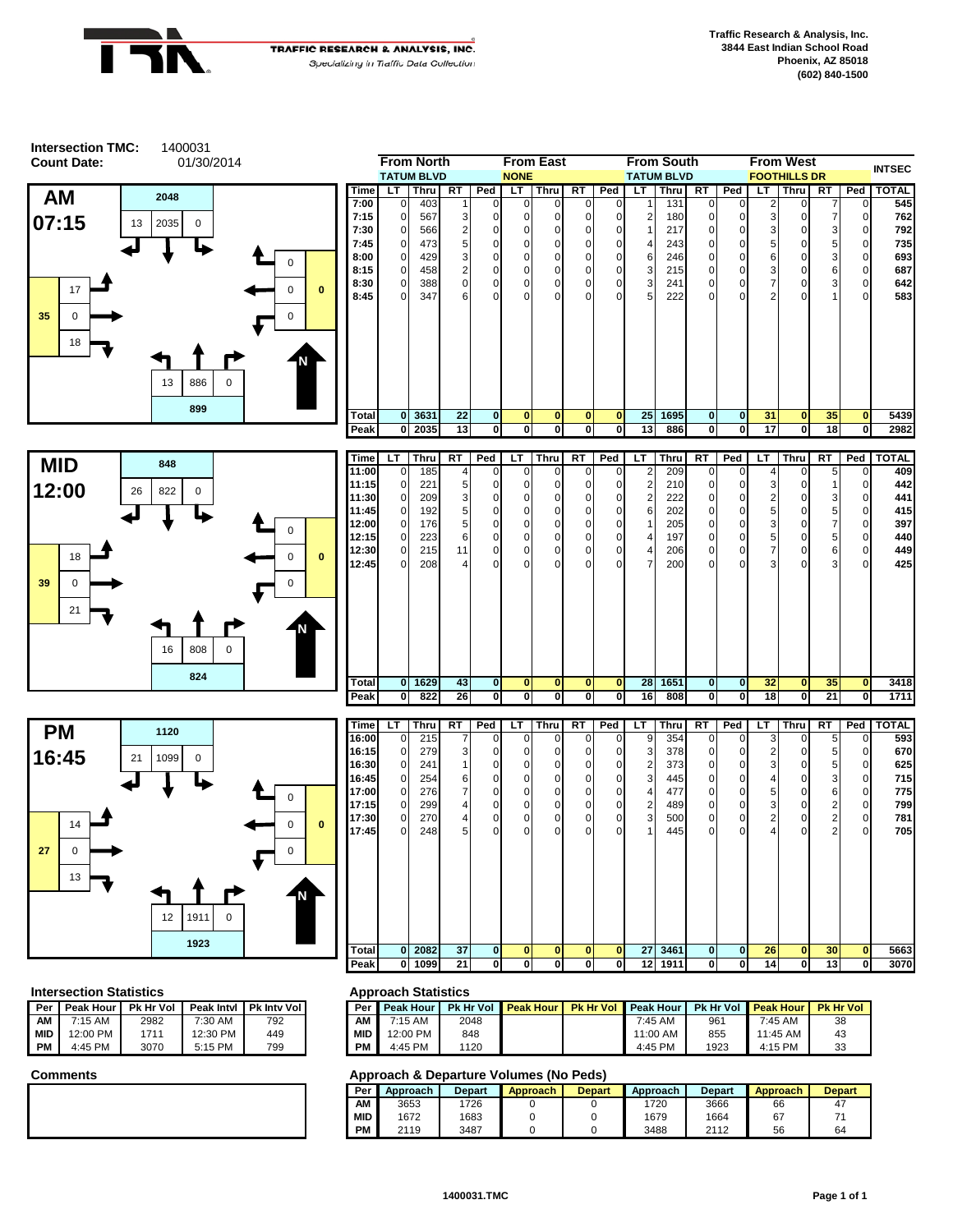

1400030

**Intersection TMC:**

**TRAFFIC RESEARCH & ANALYSIS, INC.** Specializing in Traffic Data Collection



| 01/30/2014 |          |          |              |              |                      | <b>From North</b><br><b>TATUM BLVD</b> |                 |                      | <b>NONE</b>  | <b>From East</b> |           |                      |          | <b>From South</b><br><b>TATUM BLVD</b> |                      |     |        | <b>From West</b><br><b>CLEARWATER PKWY</b> |         |          | <b>INTSEC</b> |
|------------|----------|----------|--------------|--------------|----------------------|----------------------------------------|-----------------|----------------------|--------------|------------------|-----------|----------------------|----------|----------------------------------------|----------------------|-----|--------|--------------------------------------------|---------|----------|---------------|
| 3          |          |          |              | Time         | LT.                  | <b>Thru</b>                            | RT              | Ped                  | LT           | Thru             | <b>RT</b> | Ped                  | LT.      | Thru                                   | RT                   | Ped | LT.    | <b>Thru</b>                                | RT      | Ped      | <b>TOTAL</b>  |
|            |          |          |              | 7:00<br>7:15 | $\Omega$<br>$\Omega$ | 373<br>554                             | 12              |                      |              |                  |           | 0.                   | 21<br>14 | 132<br>188                             | $\Omega$             |     | 6      |                                            |         |          | 536<br>775    |
| 4 I<br>3   |          |          |              | 7:30         | $\Omega$             | 549                                    | 6               |                      |              |                  |           | $\Omega$             | 8        | 224                                    | $\Omega$             |     | 13     |                                            |         |          | 805           |
|            |          |          |              | 7:45         | $\overline{2}$       | 484                                    | 10              |                      |              |                  |           | $\Omega$             | 9        | 252                                    | $\Omega$             |     | 2      |                                            |         |          | 766           |
|            |          |          |              | 8:00<br>8:15 |                      | 427<br>432                             | 8               |                      |              |                  |           | $\Omega$<br>0        | 6<br>16  | 246<br>230                             | 0                    |     | 8<br>5 | $\Omega$                                   | 6<br>3  |          | 702<br>694    |
|            |          | $\Omega$ | $\mathbf{0}$ | 8:30<br>8:45 | $\Omega$             | 404                                    | 5<br>Δ          | $\Omega$<br>$\Omega$ |              |                  |           | $\Omega$<br>$\Omega$ | 6<br>13  | 230                                    | $\Omega$<br>$\Omega$ |     | 4<br>4 | $\Omega$<br>$\Omega$                       | 10<br>9 |          | 659           |
|            |          | $\Omega$ |              |              | $\overline{2}$       | 348                                    |                 |                      |              |                  |           |                      |          | 208                                    |                      |     |        |                                            |         |          | 588           |
|            |          |          |              |              |                      |                                        |                 |                      |              |                  |           |                      |          |                                        |                      |     |        |                                            |         |          |               |
| 910        | $\Omega$ |          |              |              |                      |                                        |                 |                      |              |                  |           |                      |          |                                        |                      |     |        |                                            |         |          |               |
| 947        |          |          |              | Total        | 6                    | 3571                                   | 56              | $\mathbf{0}$         | $\mathbf{0}$ | $\bf{0}$         | $\bf{0}$  | $\mathbf{0}$         | 93       | 1710                                   | $\mathbf{0}$         | 0   | 46     | $\mathbf{0}$                               | 43      | $\Omega$ | 5525          |
|            |          |          |              | Peak         |                      | 3 2014                                 | 36 <sup>1</sup> | ΟI                   |              | 0                | 0         | 01                   | 37       | 910                                    | 0                    |     | 29     | 0                                          | 19      |          | 3048          |





| Time  | LТ           | Thru | RT | Ped          | LТ           | <b>Thru</b> | RT       | Ped            | LT             | Thru | RT           | Ped            | LТ             | Thru        | <b>RT</b> | Ped         | <b>TOTAL</b> |
|-------|--------------|------|----|--------------|--------------|-------------|----------|----------------|----------------|------|--------------|----------------|----------------|-------------|-----------|-------------|--------------|
| 11:00 | $\mathbf{0}$ | 180  | 7  | $\Omega$     | $\Omega$     | 0           | 0        | $\mathbf{0}$   | $\overline{4}$ | 208  | $\mathbf{0}$ | $\overline{0}$ | 11             | $\mathbf 0$ | 13        | 0           | 423          |
| 11:15 | $\mathbf{0}$ | 198  | 3  | $\mathbf{0}$ | 0            | 0           | 0        | $\mathbf{0}$   | 6              | 199  | 0            | $\overline{0}$ | 7              | 0           | 13        | 0           | 426          |
| 11:30 | $\mathbf{0}$ | 221  | 4  | $\mathbf{0}$ | $\mathbf 0$  | 0           | 0        | 0              | $\overline{a}$ | 220  | $\mathbf 0$  | $\overline{0}$ | 6              | 0           | 5         | 0           | 460          |
| 11:45 | $\mathbf{0}$ | 176  | 8  | $\mathbf{0}$ | 0            | 0           | 0        | $\mathbf 0$    | 8              | 191  | 0            | $\overline{0}$ | 7              | 0           | 6         | 0           | 396          |
| 12:00 | $\mathbf 0$  | 193  | 9  | $\mathbf 0$  | 0            | 0           | 0        | $\mathbf 0$    | 6              | 211  | 0            | $\overline{0}$ | 6              | $\mathbf 0$ | 15        | 0           | 440          |
| 12:15 | $\mathbf 0$  | 207  | 9  | $\mathbf 0$  | 0            | 0           | 0        | $\mathbf 0$    | 8              | 175  | $\mathbf 0$  | $\overline{0}$ | 5              | 0           | 5         | 0           | 409          |
| 12:30 | $\mathbf 0$  | 199  | 8  | $\mathbf{0}$ | 0            | 0           | 0        | $\overline{0}$ | 6              | 193  | $\mathbf 0$  | $\overline{0}$ | $\overline{4}$ | $\mathbf 0$ | 10        | 0           | 420          |
| 12:45 | $\Omega$     | 197  |    | $\Omega$     | $\Omega$     | 0           | $\Omega$ | $\mathbf 0$    | 13             | 196  | 0            | $\overline{0}$ | 8              | $\mathbf 0$ | 6         | $\Omega$    | 427          |
|       |              |      |    |              |              |             |          |                |                |      |              |                |                |             |           |             |              |
| Total | $\mathbf{0}$ | 1571 | 55 | $\mathbf{0}$ | $\mathbf{0}$ | 0           | $\bf{0}$ | $\mathbf{0}$   | 55             | 1593 | $\mathbf{0}$ | οI             | 54             | $\bf{0}$    | 73        | $\bf{0}$    | 3401         |
| Peak  | $\mathbf 0$  | 788  | 24 | $\mathbf{0}$ | 0            | 0           | 0        | 0              | 24             | 821  | 0            | $\mathbf{0}$   | 26             | 0           | 39        | $\mathbf 0$ | 1722         |

| Time  | LТ             | Thru | RT | Ped          | LТ       | Thru         | RT       | Ped          | LT | Thru | RT          | Ped            | LT | Thru     | RT             | Ped            | <b>TOTAL</b> |
|-------|----------------|------|----|--------------|----------|--------------|----------|--------------|----|------|-------------|----------------|----|----------|----------------|----------------|--------------|
| 16:00 | 1              | 223  | 5  | $\mathbf 0$  | 0        | $\mathbf{0}$ | 0        | $\mathbf{0}$ | 6  | 361  | $\mathbf 0$ | $\mathbf{0}$   | 10 | 0        | 9              | $\mathbf 0$    | 615          |
| 16:15 | $\overline{2}$ | 242  | 15 | $\mathbf 0$  | 0        | 0            | 0        | $\mathbf 0$  | 3  | 381  | 0           | 0              | 7  | 0        | 6              | 0              | 656          |
| 16:30 | 0              | 249  | 5  | $\mathbf 0$  | 0        | $\Omega$     | 0        | $\mathbf{0}$ | 5  | 369  | 0           | $\overline{0}$ | 5  | 0        | 4              | $\overline{0}$ | 637          |
| 16:45 | $\overline{2}$ | 250  | 5  | 0            | 0        | 0            | 0        | $\mathbf{0}$ | 8  | 420  | $\mathbf 0$ | $\overline{0}$ | 8  | 0        | 12             | $\overline{0}$ | 705          |
| 17:00 | 0              | 272  | 6  | 0            | 0        | $\mathbf 0$  | 0        | $\mathbf{0}$ | 5  | 477  | $\mathbf 0$ | $\overline{0}$ | 2  | 0        | $\overline{7}$ | $\mathbf 0$    | 769          |
| 17:15 | $\mathbf 0$    | 302  | 3  | 0            | 0        | $\mathbf 0$  | 0        | $\mathbf 0$  |    | 500  | $\mathbf 0$ | $\overline{0}$ | 0  | 0        | 8              | $\mathbf 0$    | 814          |
| 17:30 | 0              | 265  | 4  | 0            | 0        | 0            | 0        | $\mathbf 0$  | 2  | 495  | 0           | $\overline{0}$ | 4  | 0        |                | $\overline{0}$ | 771          |
| 17:45 | $\mathbf 0$    | 244  | 7  | 0            | $\Omega$ | $\Omega$     | $\Omega$ | $\Omega$     | 14 | 416  | $\mathbf 0$ | $\Omega$       | 4  | 0        | 5              | $\overline{0}$ | 690          |
|       |                |      |    |              |          |              |          |              |    |      |             |                |    |          |                |                |              |
| Total | 5 <sub>1</sub> | 2047 | 50 | $\mathbf{0}$ | $\bf{0}$ | $\bf{0}$     | $\bf{0}$ | $\mathbf{0}$ | 44 | 3419 | $\mathbf 0$ | 0I             | 40 | $\bf{0}$ | 52             | $\bf{0}$       | 5657         |
| Peak  | $\mathbf{2}$   | 1089 | 18 | $\mathbf 0$  | 0        | 0            | 0        | 0            | 16 | 1892 | 0           | 0              | 14 | 0        | 28             | 0              | 3059         |

### **Intersection Statistics Approach Statistics**

| Per       | Peak Hour  | <b>Pk Hr Vol</b> | Peak Intyl | <b>Pk Inty Vol</b> | Per        |
|-----------|------------|------------------|------------|--------------------|------------|
| ΑМ        | 7:15 AM    | 3048             | $7:30$ AM  | 805                | ΑМ         |
| MID       | $11:15$ AM | 1722             | 11:30 AM   | 460                | <b>MID</b> |
| <b>PM</b> | 4:45 PM    | 3059             | 5:15 PM    | 814                | PМ         |

| 'eak Intvl | <b>Pk Inty Voll</b> | Per I | Peak Hour |      | <b>Pk Hr Vol Peak Hour</b> | <b>Pk Hr Vol</b> | <b>Peak Hour</b> |      | <b>Pk Hr Vol Peak Hour</b> | <b>Pk Hr Vol</b> |
|------------|---------------------|-------|-----------|------|----------------------------|------------------|------------------|------|----------------------------|------------------|
| 7:30 AM    | 805                 | ΑМ    | 7:15 AM   | 2053 |                            |                  | 7:45 AM          | 995  | 7:30 AM                    | 49               |
| 11:30 AM   | 460                 | MID   | 12:00 PM  | 829  |                            |                  | $11:15$ AM       | 845  | 11:00 AM                   | 68               |
| 5:15 PM    | 814                 | PM    | 4:45 PM   | 1109 |                            |                  | 5:00 PM          | 1910 | 4:00 PM                    |                  |

| Per        | Approach | <b>Depart</b> | Approach | <b>Depart</b> | Approach | <b>Depart</b> | Approach | <b>Depart</b> |
|------------|----------|---------------|----------|---------------|----------|---------------|----------|---------------|
| АΜ         | 3633     | 1756          |          |               | 1803     | 3614          | 89       | 149           |
| <b>MID</b> | 1626     | 1647          |          |               | 1648     | 1644          | 127      | 110           |
| PM         | 2102     | 3459          |          |               | 3463     | 2099          | 92       | 94            |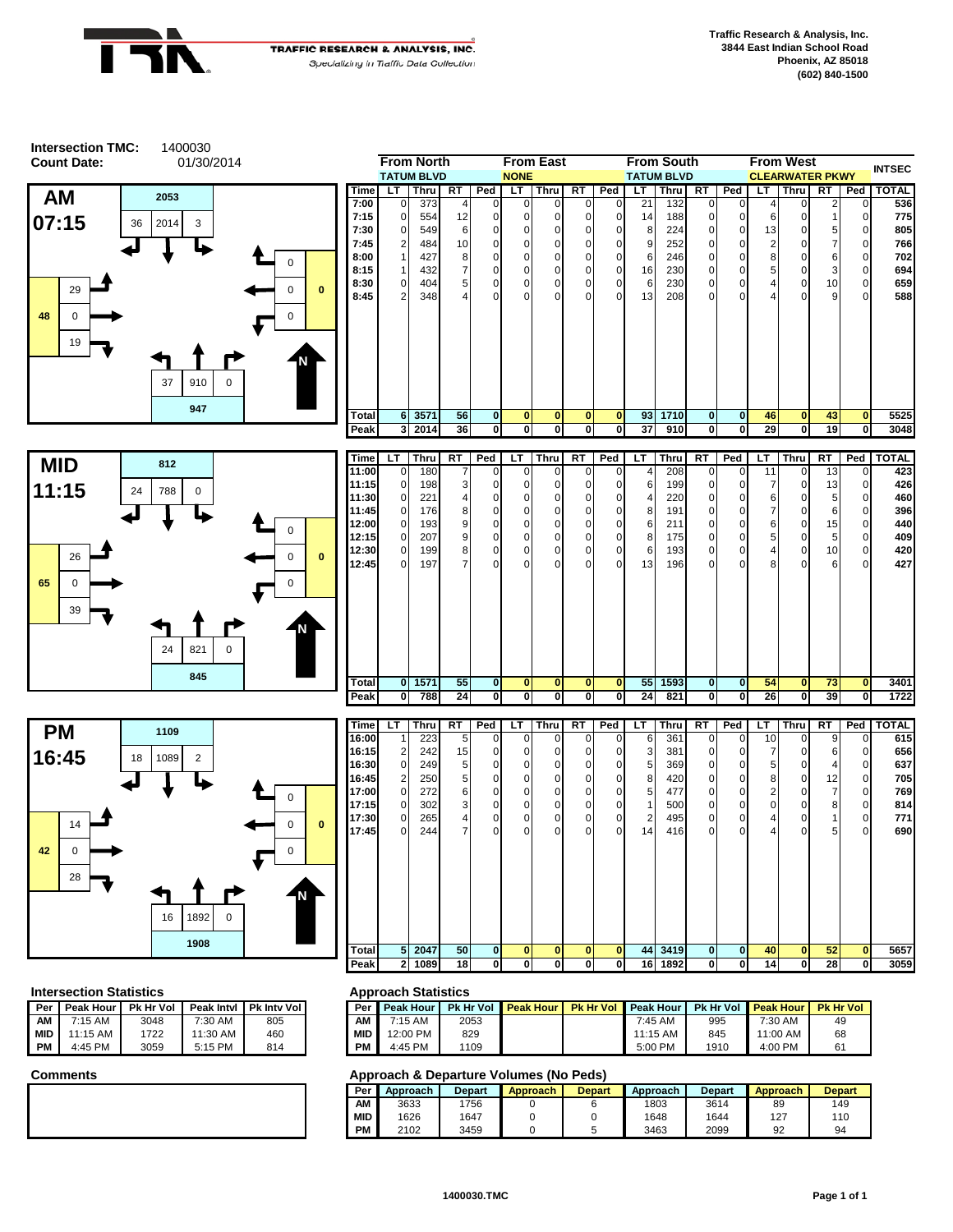



|       |    | <b>From North</b> |              |              |     | <b>From East</b>                     |                 |              |          | <b>From South</b> |           |              |          | <b>From West</b>          |           |                | <b>INTSEC</b> |
|-------|----|-------------------|--------------|--------------|-----|--------------------------------------|-----------------|--------------|----------|-------------------|-----------|--------------|----------|---------------------------|-----------|----------------|---------------|
|       |    | <b>TATUM BLVD</b> |              |              |     | <b>QUARTZ MOUNTAIN RD TATUM BLVD</b> |                 |              |          |                   |           |              |          | <b>QUARTZ MOUNTAIN RD</b> |           |                |               |
| Time  | LT | <b>Thru</b>       | <b>RT</b>    | Ped          | LT. | <b>Thru</b>                          | <b>RT</b>       | Ped          | LT       | Thru              | <b>RT</b> | Ped          | LT.      | <b>Thru</b>               | <b>RT</b> | Ped            | <b>TOTAL</b>  |
| 7:00  | 7  | 355               | $\Omega$     | $\Omega$     | 5   | U                                    |                 | $\Omega$     | $\Omega$ | 147               |           | $\Omega$     | O        | 0                         | 0         | 0              | 522           |
| 7:15  | 5  | 528               | <sup>0</sup> | 0            | 2   |                                      |                 | <sup>0</sup> | $\Omega$ | 191               | 11        | 0            |          | O                         |           | $\Omega$       | 744           |
| 7:30  | 4  | 559               | <sup>0</sup> | $\Omega$     | 16  |                                      | 5               | $\Omega$     | $\Omega$ | 215               |           | 0            |          | 0                         | $\Omega$  | $\mathbf 0$    | 807           |
| 7:45  | 8  | 516               |              | $\Omega$     | 3   |                                      |                 | $\Omega$     | $\Omega$ | 258               | 12        | 0            | 0        | 0                         | 2         | $\mathbf 0$    | 807           |
| 8:00  | 14 | 418               | 0            | $\mathbf 0$  | 11  | n                                    | 8               | $\mathbf 0$  | 0        | 247               | 9         | 0            |          | 0                         |           | $\mathbf 0$    | 709           |
| 8:15  | 11 | 426               | 0            | $\Omega$     | 2   | n                                    | U               | $\Omega$     | $\Omega$ | 232               | 13        | 0            | 3        | 0                         | 0         | $\mathbf 0$    | 687           |
| 8:30  | 11 | 375               | 0            | $\Omega$     | 6   |                                      |                 | $\mathbf 0$  | $\Omega$ | 250               | 12        | 0            | 0        | 0                         | 0         | $\overline{0}$ | 658           |
| 8:45  | 9  | 390               | $\Omega$     | <sup>0</sup> | 2   |                                      | 2               | $\Omega$     |          | 222               | 10        | $\Omega$     | $\Omega$ | O                         |           | $\Omega$       | 637           |
|       |    |                   |              |              |     |                                      |                 |              |          |                   |           |              |          |                           |           |                |               |
| Total | 69 | 3567              |              | $\bf{0}$     | 47  |                                      | 30 <sub>1</sub> | $\bf{0}$     |          | 1762              | 81        | $\mathbf 0$  | 6        | $\bf{0}$                  | 6         | $\mathbf{0}$   | 5571          |
| Peak  | 31 | 2021              |              | $\mathbf{0}$ | 32  |                                      | 23              | $\mathbf 0$  | 0        | 911               | 39        | $\mathbf{0}$ | 3        | 0                         | 5         | $\mathbf 0$    | 3067          |





| Time         | LT | Thru | RT             | Ped            | LT. | Thru         | RT             | Ped          | LT             | Thru | RT             | Ped            | LТ           | Thru         | RT             | Ped            | <b>TOTAL</b> |
|--------------|----|------|----------------|----------------|-----|--------------|----------------|--------------|----------------|------|----------------|----------------|--------------|--------------|----------------|----------------|--------------|
| 11:00        | 6  | 185  | $\mathbf 0$    | $\overline{0}$ | 7   | $\Omega$     | 5 <sub>5</sub> | $\mathbf 0$  | 1              | 204  | 14             | $\overline{0}$ | 0            | $\mathbf 0$  |                | 0              | 423          |
| 11:15        | 5  | 212  | 2              | $\overline{0}$ | 4   | $\Omega$     | 5              | 0            | 1              | 201  | 14             | $\overline{0}$ | 0            | $\mathbf 0$  |                | $\mathbf{0}$   | 445          |
| 11:30        | 6  | 211  |                | $\overline{0}$ | 11  | 0            | 13             | 0            | $\overline{0}$ | 206  | 11             | $\overline{0}$ | $\mathbf 0$  |              | 2              | $\overline{0}$ | 462          |
| 11:45        | 8  | 173  | 0              | $\overline{0}$ | 7   | 0            | 5              | 0            | 1              | 199  | 17             | $\overline{0}$ |              | 0            | $\overline{2}$ | $\overline{0}$ | 413          |
| 12:00        | 3  | 194  | $\Omega$       | $\overline{0}$ | 14  | 0            | 7              | $\mathbf 0$  | 1              | 197  | 14             | $\overline{0}$ | 0            | $\mathbf 0$  | $\mathbf 0$    | $\overline{0}$ | 430          |
| 12:15        | 3  | 226  |                | $\overline{0}$ | 4   | 0            | 7              | $\mathbf 0$  | $\overline{0}$ | 192  | 7              | $\overline{0}$ | $\mathbf{0}$ | $\mathbf 0$  | 0              | $\overline{0}$ | 440          |
| 12:30        | 6  | 205  |                | $\mathbf{0}$   | 11  | 0            | 8              | $\mathbf 0$  | $\overline{0}$ | 190  | 8              | $\overline{0}$ | $\mathbf 0$  | $\mathbf{0}$ |                | $\overline{0}$ | 430          |
| 12:45        | 6  | 206  |                | $\Omega$       | 7   | $\Omega$     | 6              | $\mathbf 0$  | 2 <sup>1</sup> | 204  | $\overline{4}$ | $\overline{0}$ | $\mathbf{0}$ | $\Omega$     | 4              | $\Omega$       | 440          |
|              |    |      |                |                |     |              |                |              |                |      |                |                |              |              |                |                |              |
| <b>Total</b> | 43 | 1612 | 6              | $\mathbf{0}$   | 65  | $\mathbf{0}$ | 56             | $\mathbf{0}$ | 6              | 1593 | 89             | $\mathbf{0}$   | 1            | 1            | 11             | $\mathbf{0}$   | 3483         |
| Peak         | 22 | 790  | 3 <sub>l</sub> | $\mathbf{0}$   | 36  | 0            | 30             | $\mathbf{0}$ | 3 <sup>l</sup> | 803  | 56             | $\mathbf{0}$   | 1            |              | 5              | 0              | 1750         |

| Time  | LТ              | Thru | <b>RT</b>      | Ped            | LT | <b>Thru</b>  | RT             | Ped          | LT           | Thru | RT | Ped            | LT          | <b>Thru</b>  | <b>RT</b> | Ped            | <b>TOTAL</b> |
|-------|-----------------|------|----------------|----------------|----|--------------|----------------|--------------|--------------|------|----|----------------|-------------|--------------|-----------|----------------|--------------|
| 16:00 | 3               | 224  | 1              | $\Omega$       | 4  | $\Omega$     | 3              | $\mathbf 0$  | $\Omega$     | 347  | 3  | $\overline{0}$ | $\Omega$    | $\Omega$     | 2         | 0              | 587          |
| 16:15 | 3               | 248  | 0              | $\Omega$       | 5  | $\Omega$     | 9              | 0            | $\Omega$     | 387  | 7  | $\overline{0}$ | 0           | $\mathbf{0}$ | 1         | 0              | 660          |
| 16:30 | $\overline{2}$  | 265  |                | 0              | 8  | $\mathbf 0$  | 11             | 0            | 0            | 365  | 7  | $\overline{0}$ | $\mathbf 0$ | $\mathbf{0}$ |           | $\overline{0}$ | 660          |
| 16:45 | $5\overline{)}$ | 240  | 0              | $\overline{0}$ | 9  | $\Omega$     | 8              | 0            |              | 430  | 8  | $\mathbf 0$    | $\mathbf 0$ | 0            |           | $\mathbf 0$    | 702          |
| 17:00 | $\mathbf{0}$    | 279  | 0              | $\overline{0}$ | 7  | $\Omega$     | $\overline{4}$ | $\mathbf 0$  | 0            | 467  | 5  | $\mathbf 0$    | 0           | 0            |           | $\overline{0}$ | 763          |
| 17:15 | 1               | 321  | 2              | $\overline{0}$ | 9  | $\Omega$     | 5              | $\mathbf 0$  |              | 526  | 5  | $\mathbf 0$    | 0           | $\mathbf{0}$ | 1         | $\overline{0}$ | 871          |
| 17:30 | 8               | 262  | $\Omega$       | $\Omega$       | 15 | 0            | 17             | 0            | 0            | 484  | 7  | $\overline{0}$ |             | 0            | 0         | $\mathbf 0$    | 794          |
| 17:45 | 1               | 245  | $\overline{2}$ | $\Omega$       | 14 | $\Omega$     | $\overline{7}$ | $\mathbf 0$  |              | 423  | 8  | $\overline{0}$ | $\mathbf 0$ | $\mathbf{0}$ | 1         | $\overline{0}$ | 702          |
|       |                 |      |                |                |    |              |                |              |              |      |    |                |             |              |           |                |              |
| Total | 23 <sup>1</sup> | 2084 | 6 <sup>1</sup> | $\mathbf{0}$   | 71 | $\mathbf{0}$ | 64             | $\bf{0}$     | 3            | 3429 | 50 | $\mathbf{0}$   | 1           | $\mathbf{0}$ | 8         | $\mathbf{0}$   | 5739         |
| Peak  | 14              | 1102 | $\mathbf{2}$   | $\mathbf{0}$   | 40 | $\mathbf 0$  | 34             | $\mathbf{0}$ | $\mathbf{2}$ | 1907 | 25 | $\mathbf{0}$   |             | $\mathbf{0}$ | 3         | $\mathbf{0}$   | 3130         |

### **Intersection Statistics Approach Statistics**

| Per       | Peak Hour  | <b>Pk Hr Vol</b> | Peak Intyl | <b>Pk Inty Voll</b> | Per        |
|-----------|------------|------------------|------------|---------------------|------------|
| ΑМ        | $7:15$ AM  | 3067             | $7:30$ AM  | 807                 | ΑМ         |
| l MID     | $11:15$ AM | 1750             | $11:30$ AM | 462                 | <b>MID</b> |
| <b>PM</b> | 4:45 PM    | 3130             | 5:15 PM    | 871                 | PМ         |

| 'eak Intvl | <b>Pk Inty Voll</b> | Per        | <b>Peak Hour</b> | <b>Pk Hr Vol</b> | <b>Peak Hour</b> | <b>Pk Hr Vol</b> | <b>Peak Hour</b> | <b>Pk Hr Vol</b> | <b>Peak Hour</b> | <b>Pk Hr Vol</b> |
|------------|---------------------|------------|------------------|------------------|------------------|------------------|------------------|------------------|------------------|------------------|
| 7:30 AM    | 807                 | AM         | 7:15 AM          | 2053             | 7:15 AM          | 56               | 7:45 AM          | 1033             | 7:15 AM          |                  |
| 1:30 AM    | 462                 | <b>MID</b> | 12:00 PM         | 852              | 1:30 AM          | 68               | 11:00 AM         | 869              | 11:00 AM         |                  |
| 5:15 PM    | 871                 | PМ         | 5:00 PM          | 1121             | 5:00 PM          | 78               | 4:45 PM          | 1934             | 4:00 PM          |                  |

| Per | Approach | Depart | <b>Approach</b> | <b>Depart</b>                 | Approach | <b>Depart</b> | Approach | <b>Depart</b> |
|-----|----------|--------|-----------------|-------------------------------|----------|---------------|----------|---------------|
| AM  | 3637     | 1798   | 78              | 150                           | 1844     | 3620          | ∼        |               |
| MID | 1661     | 1650   | 121             | 133                           | 1688     | 1688          | ں ا      | 12            |
| PM  | 2113     | 3494   | 135             | $\overline{\phantom{a}}$<br>ັ | 3482     | 2163          |          |               |